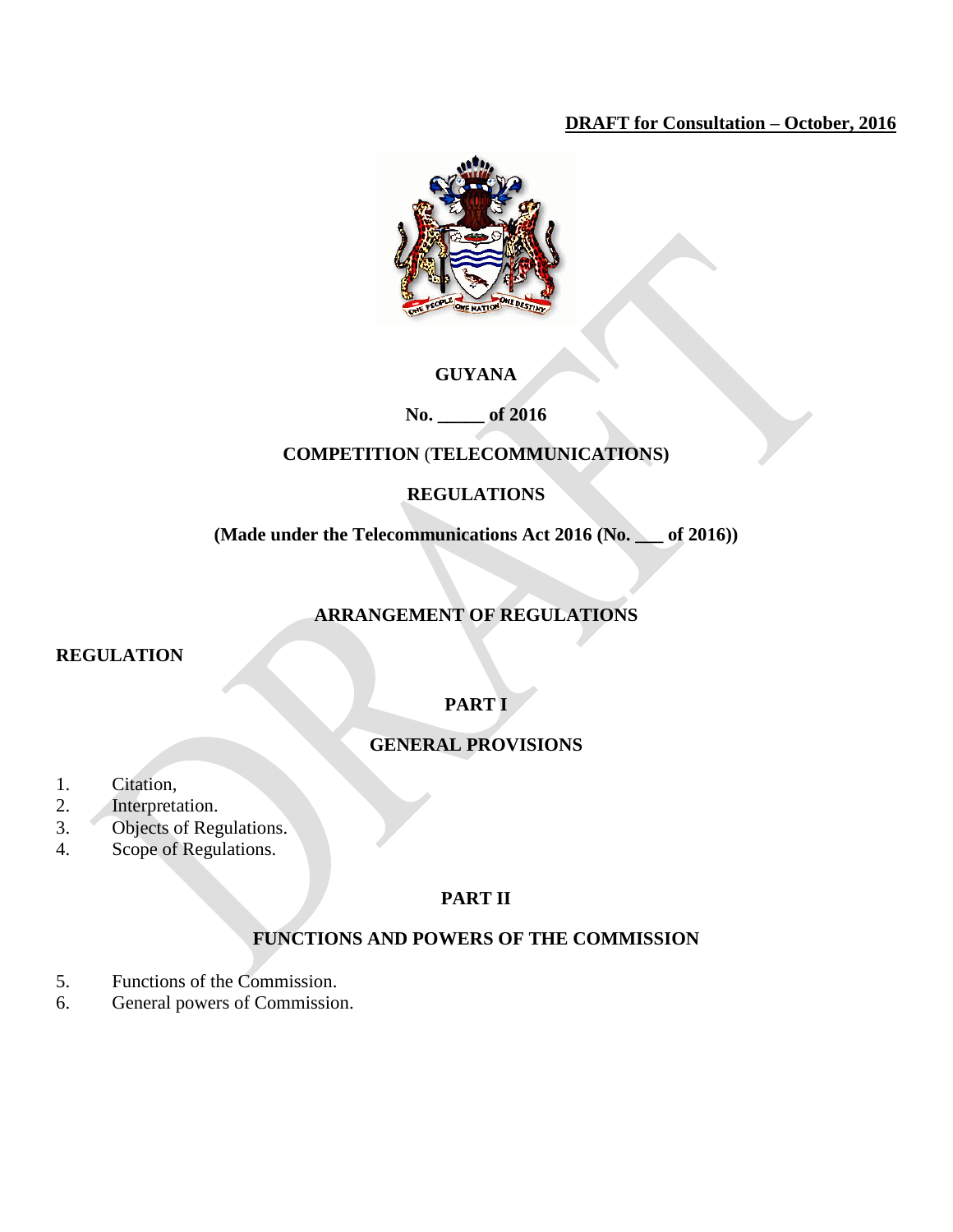## **PART III**

### **DETERMINATIONS OF DOMINANCE AND JOINT DOMINANCE**

- 7. Declaration of dominance and joint dominance.
- 8. Criteria for assessments of dominance and joint dominance.
- 9. Presumption of dominance.
- 10. Amendment of dominance and joint dominance criteria.
- 11. Designations of dominance in licences.
- 12. Procedure for dominance and joint dominance determinations.
- 13. Additional procedures for assessing dominance and joint dominance.
- 14. Review of dominance and joint dominance status.
- 15. List of dominant and jointly-dominant telecommunications undertakings.

## **PART IV**

### **ABUSE OF A DOMINANT POSITION AND OTHER ANTI-COMPETITIVE CONDUCT**

- 16. Anti-competitive conduct.
- 17. Abuse of a dominant position/
- 18. Proceedings to determine and cease abuse of a dominant position and other anti-competitive conduct and agreements.
- 19. Negative clearance rulings and prior authorisations.

## **PART V**

### **THE COMMUNITY COMPETITION COMMISSION**

- 20. Requests by the Commission for investigations by the Community Competition Commission.
- 21. Investigations at the request of the Community Competition Commission.
- 22. Powers of the Community Competition Commission and enforcement of determinations.

# **PART VI**

### **PENALTIES, FINES, OFFENSES AND OTHER REMEDIES**

- 23. Penalties imposed by the Commission.
- 24. Civil liability to persons suffering loss as a result of violations of these Regulations.
- 25. Penalty for disobedience of order of Commission.
- 26. Penalty for failure to obey a summons or provide documents or other information.
- 27. Penalty for improper filing of a complaint.
- 28. Penalty for disobedience of directive of Community Competition Commission.
- 29. Continuing offences.
- 30. Power to institute proceedings.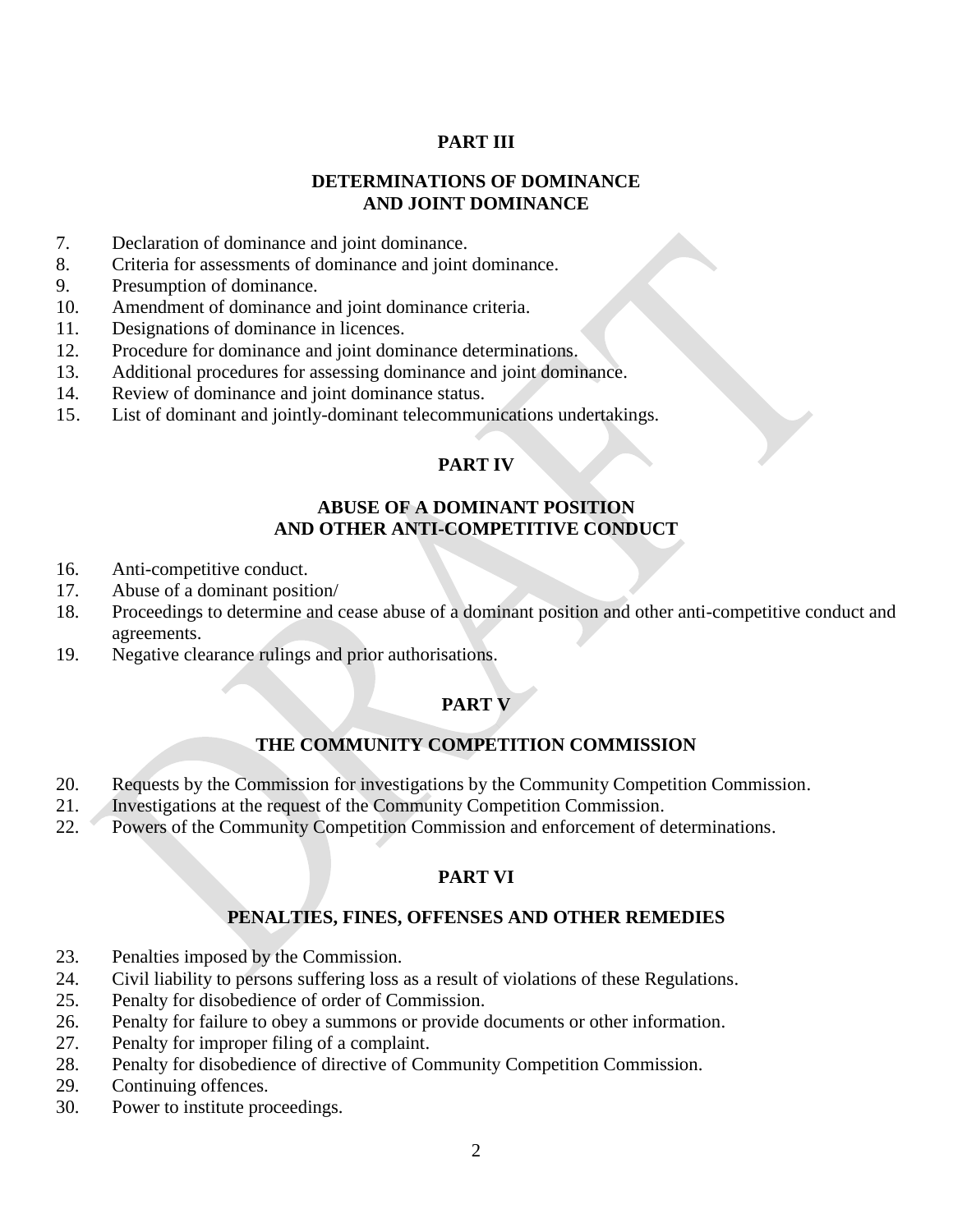# **IN THE EXERCISE OF THE POWERS CONFERRED UPON ME BY SECTION 85 OF THE TELECOMMUNICATIONS ACT 2016 (NO. \_\_\_ OF 2016)**

### **I HEREBY MAKE THE FOLLOWING REGULATIONS**

#### **PART I**

### **GENERAL PROVISIONS**

| <b>Citation.</b> | 1.<br>Regulations. |                                                          | These Regulations may be cited as the Competition (Telecommunications)                                                                                                                                                                                                                                           |  |  |  |
|------------------|--------------------|----------------------------------------------------------|------------------------------------------------------------------------------------------------------------------------------------------------------------------------------------------------------------------------------------------------------------------------------------------------------------------|--|--|--|
| Interpretation.  | 2.                 | (1)                                                      | In these Regulations unless the context otherwise requires --                                                                                                                                                                                                                                                    |  |  |  |
|                  |                    |                                                          | "affiliated telecommunications undertakings" has the meaning provided in<br>subparagraph $(2)$ ;                                                                                                                                                                                                                 |  |  |  |
|                  |                    |                                                          | "agreement" means any contract, arrangement or understanding between two<br>or more persons, at least one of which is a telecommunications<br>undertaking, whether oral or in writing and regardless of whether<br>such contract, arrangement of understanding is, or is intended to be,<br>legally enforceable; |  |  |  |
|                  |                    |                                                          | "business" means the operation of a telecommunications network, the<br>provision of a telecommunications service, the operation or other use<br>of a facility, and any other activity materially involving<br>telecommunications;                                                                                |  |  |  |
|                  |                    | "Commission" has the same meaning as in section $2(1)$ ; |                                                                                                                                                                                                                                                                                                                  |  |  |  |
|                  |                    |                                                          | "Community" means the Caribbean Community, including the CSME;                                                                                                                                                                                                                                                   |  |  |  |
|                  |                    |                                                          | "Community Competition Commission" means the Competition Commission<br>established under Article 171 of the Treaty;                                                                                                                                                                                              |  |  |  |
|                  |                    |                                                          | "control" and "controlled," in relation to a telecommunications undertaking,<br>means the power of a person to secure, by means of --                                                                                                                                                                            |  |  |  |
|                  |                    | (a)                                                      | the possession of voting power, through the holding of shares<br>or otherwise, in relation to that telecommunications<br>undertaking; or                                                                                                                                                                         |  |  |  |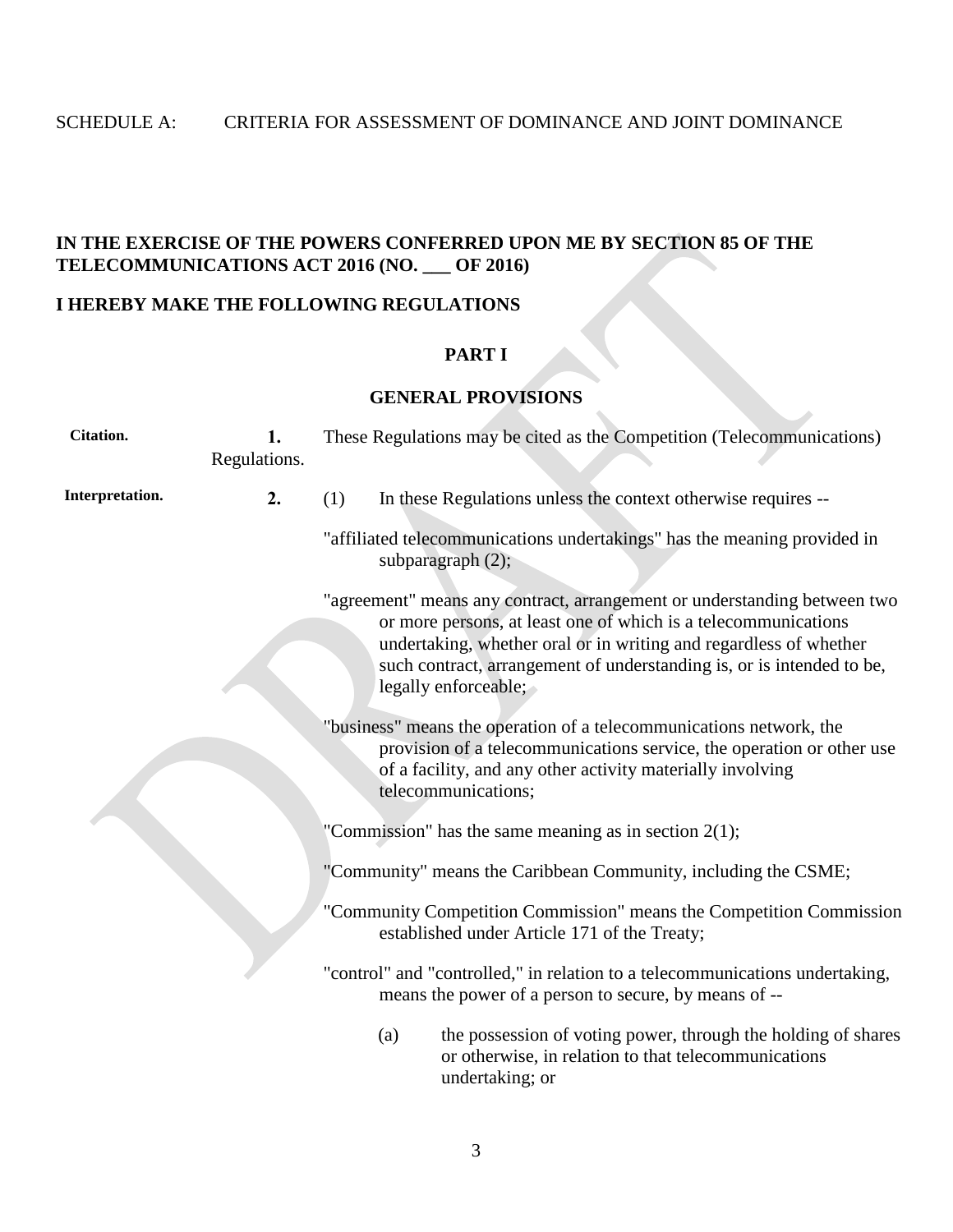|             |     | (b)           | any other power conferred by the articles of incorporation or<br>any other document regulating the telecommunications<br>undertaking,                                                                                                                                                                                                                                                                                                                                           |
|-------------|-----|---------------|---------------------------------------------------------------------------------------------------------------------------------------------------------------------------------------------------------------------------------------------------------------------------------------------------------------------------------------------------------------------------------------------------------------------------------------------------------------------------------|
|             |     |               | that the business of the telecommunications undertaking shall be<br>conducted in accordance with the wishes of that person;                                                                                                                                                                                                                                                                                                                                                     |
|             |     |               | "COTED" means the Council for Trade and Economic Development<br>established in the Treaty;                                                                                                                                                                                                                                                                                                                                                                                      |
|             |     | Treaty;       | "CSME" means the Caribbean Single Market and Economy established in the                                                                                                                                                                                                                                                                                                                                                                                                         |
| $-$ of 2016 |     |               | "market" means those markets set forth on Schedule A to the Pricing<br>(Telecommunications) Regulations or designated by the Commission<br>under paragraph 8 or 9 of such Regulations, and, for purposes of these<br>Regulations, any other market concerning telecommunications, in any<br>geographical area, that the Commission deems necessary or<br>appropriate to regulate in order to achieve the objects of, or to carry<br>out its functions under, these Regulations; |
|             |     |               | "Member State" means a Member State of the Community excluding an<br>Associate Member of the Community;                                                                                                                                                                                                                                                                                                                                                                         |
|             |     | 19(2)(a);     | "negative clearance ruling" has the meaning provided for in paragraph                                                                                                                                                                                                                                                                                                                                                                                                           |
|             |     |               | "prior authorisation" has the meaning provided for in paragraph $19(2)(b)$ ;                                                                                                                                                                                                                                                                                                                                                                                                    |
|             |     |               | "relevant market" has the meaning provided for in paragraph $12(a)$ ;                                                                                                                                                                                                                                                                                                                                                                                                           |
|             |     | 16(2)(h)(vi); | "supplemental conditions" has the meaning provided for in paragraph                                                                                                                                                                                                                                                                                                                                                                                                             |
|             |     |               | "Treaty" means the Revised Treaty of Chaguaramas establishing the<br>Community, including the CSME.                                                                                                                                                                                                                                                                                                                                                                             |
|             | (2) |               | For the purposes of these Regulations --                                                                                                                                                                                                                                                                                                                                                                                                                                        |
|             |     | (a)           | any two telecommunications undertakings are to be treated as                                                                                                                                                                                                                                                                                                                                                                                                                    |

No. \_\_ of 2016

- affiliated telecommunications undertakings if one of them is the subsidiary of the other or both are subsidiaries of the same parent;
- (b) a telecommunications undertaking shall be treated as a subsidiary of another telecommunications undertaking if it is

4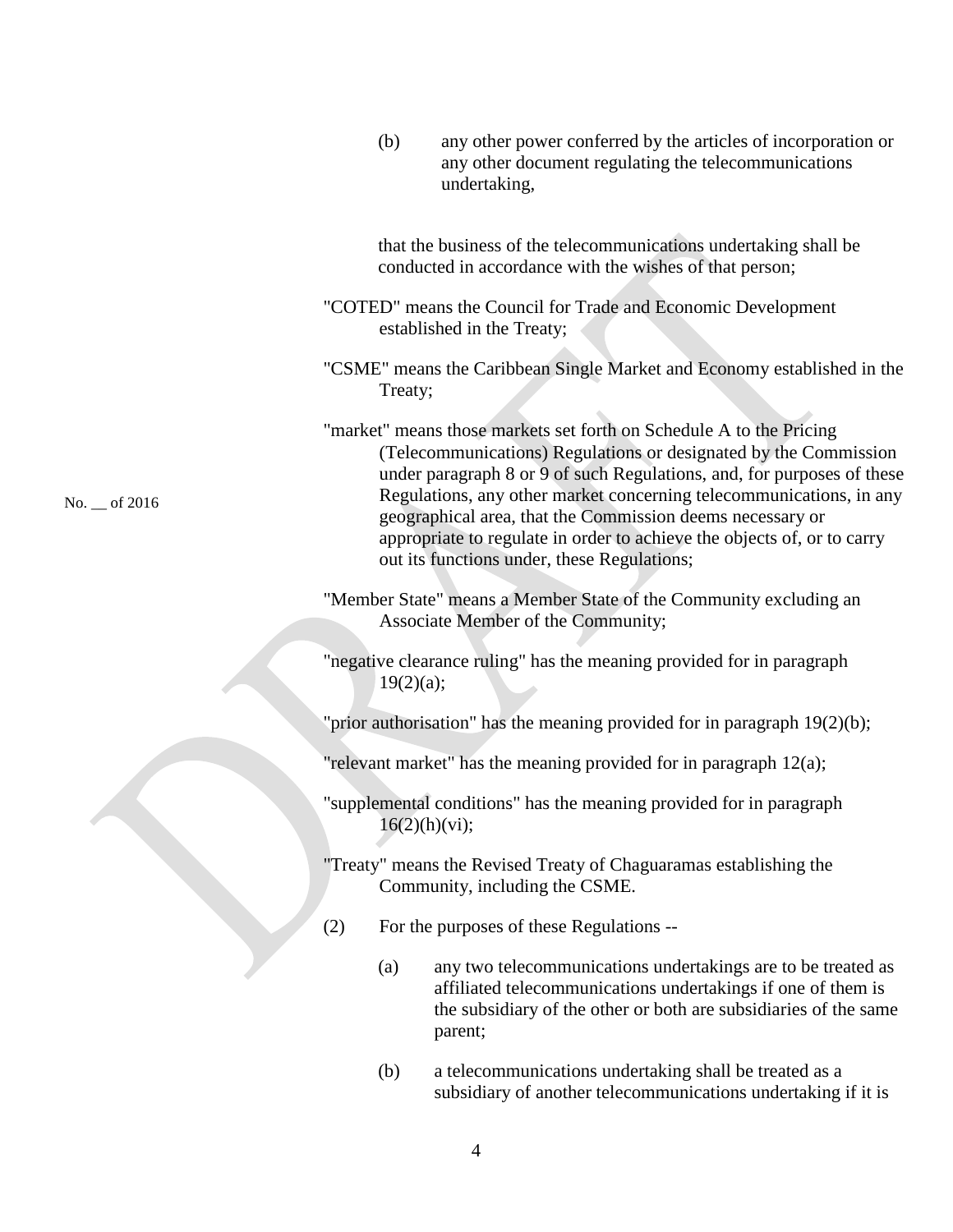controlled by that other telecommunications undertaking; and

- (c) affiliated telecommunications undertakings and a group of affiliated telecommunications undertakings shall be treated as a single telecommunications undertaking, and any agreement or other conduct that is prohibited, penalised or otherwise regulated by these Regulations with regard to a "telecommunications undertaking" shall be read to apply with equal force and effect to affiliated telecommunications undertakings and any group of affiliated telecommunications undertakings.
- (3) References in the Act or these Regulations to --
	- (a) the lessening of competition shall, unless the context otherwise requires, include references to the preventing, restricting, or distorting of competition;
	- (b) the term "dominance," "abuse of a dominant position," and like terms include "joint dominance" and "abuse of a jointly dominant position," unless the context otherwise expressly requires; and
	- (c) the term "anti-competitive conduct" includes abuse of a dominant position, where the context requires to achieve the objects of these Regulations.

(4) For purposes of these Regulations, the effect on competition in a market shall be determined by reference to any factor that affects competition in that market, including actual or potential competition from --

- (a) telecommunications networks, telecommunications services, facilities and other business carried out or likely to be carried out by persons not resident or carrying on business in Guyana; and
- (b) any person that is operating in violation of the Act or the Regulations.

**3.** The objects of these Regulations are –

- (a) to promote, maintain and encourage competition and enhance economic efficiency in telecommunications;
- (b) to prohibit anti-competitive conduct which prevents, restricts or distorts competition, or constitutes the abuse of a dominant position, in the telecommunications market; and

**Objects of Regulations.**

5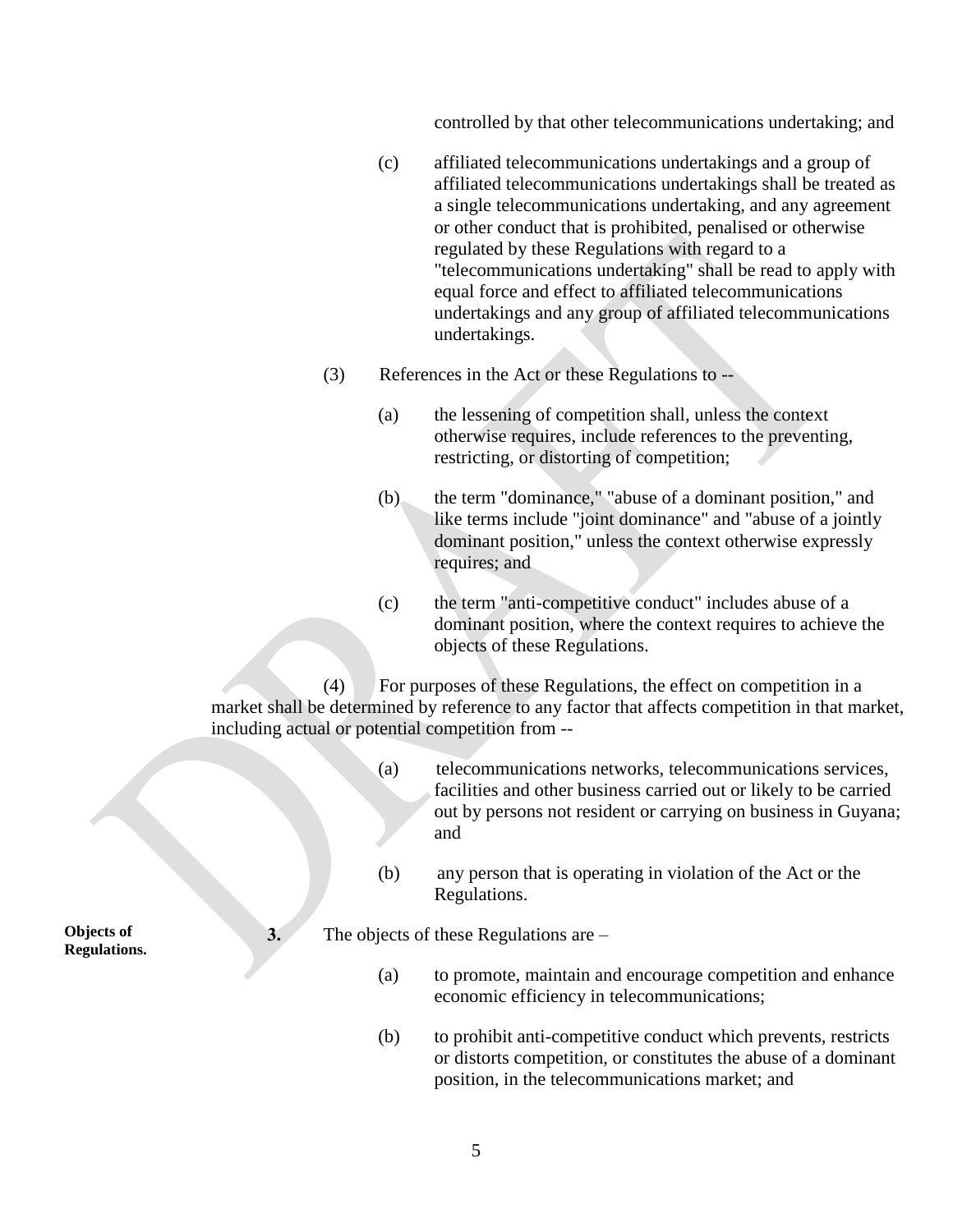(c) to promote the welfare and interests of consumers and other users of telecommunications services, telecommunications networks and facilities.

| Scope of<br><b>Regulations.</b> | 4. | (1) |                                                                                                                   | Without derogation of paragraph 2(4), these Regulations shall apply<br>to every operator, service provider and other telecommunications undertaking.                                                                                                                                                         |  |  |
|---------------------------------|----|-----|-------------------------------------------------------------------------------------------------------------------|--------------------------------------------------------------------------------------------------------------------------------------------------------------------------------------------------------------------------------------------------------------------------------------------------------------|--|--|
|                                 |    | (2) | With regard to telecommunications and telecommunications<br>undertakings, these Regulations shall not apply to -- |                                                                                                                                                                                                                                                                                                              |  |  |
|                                 |    |     | (a)                                                                                                               | combinations or activities of employees for their own<br>reasonable protection as employees;                                                                                                                                                                                                                 |  |  |
|                                 |    |     | (b)                                                                                                               | arrangements for collective bargaining on behalf of<br>employers or employees for the purpose of fixing terms and<br>conditions of employment;                                                                                                                                                               |  |  |
|                                 |    |     | (c)                                                                                                               | subject to paragraph $17(3)(b)$ , the entering into an agreement<br>insofar as it contains a provision relating to the use, licence or<br>assignment of rights under or existing by virtue of any<br>copyright, patent or registered trade mark or design, or any<br>act to give effect to such a provision. |  |  |
|                                 |    |     | (d)                                                                                                               | the entering into or carrying out of any agreement or other<br>conduct that is authorised by the Commission under<br>paragraph 19, subject to the conditions and other provisions<br>of that paragraph;                                                                                                      |  |  |
|                                 |    |     | (e)                                                                                                               | activities expressly approved under any treaty or agreement<br>to which Guyana is a party;                                                                                                                                                                                                                   |  |  |
|                                 |    |     | (f)                                                                                                               | activities of professional associations designed to develop or<br>enforce professional standards of competence reasonably<br>necessary for the protection of the public; or                                                                                                                                  |  |  |
|                                 |    |     | (g)                                                                                                               | such other business or other activity as the Minister, with the<br>agreement of the Commission, may declare by order.                                                                                                                                                                                        |  |  |
|                                 |    |     |                                                                                                                   | <b>PART II</b>                                                                                                                                                                                                                                                                                               |  |  |

# **FUNCTIONS AND POWERS OF THE COMMISSION**

**Functions of the Commission.**

Regulations --

- **5.** (1) The Commission shall discharge the following functions under these
	- (a) keep under review activities in the telecommunications sector, in order to ascertain conduct that may adversely affect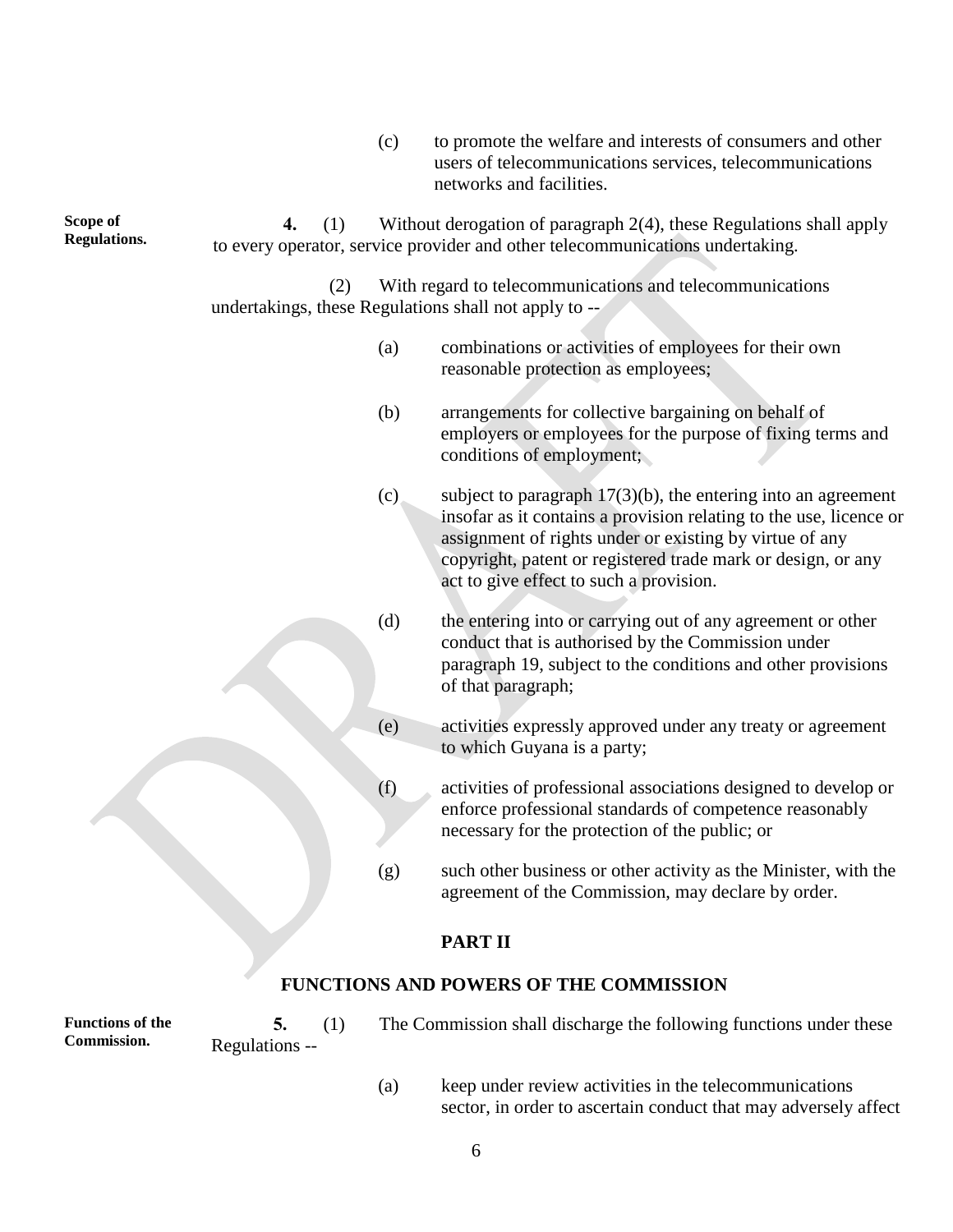competition or the economic interests of consumers;

- (b) order, on its own initiative or at the request of any person, such investigations regarding conduct as will enable it to determine whether any telecommunications undertaking is engaging in conduct in contravention of these Regulations;
- (c) conduct such inquiries as it may consider necessary or desirable in connection with any matter concerning competition or dominance;
- (d) advise the Minister on such matters relating to competition and dominance in the telecommunications sector as it thinks fit or as may be requested by the Minister;
- (e) take such action as it considers necessary with respect to the abuse of a dominant position by any telecommunications undertaking;
- (f) eliminate anti-competitive agreements and other anticompetitive conduct; and
- (g) perform such other functions as are relevant to the regulation of competition and dominance in the telecommunications sector and are consistent with the Act and these Regulations.
- (2) The Commission shall --
	- (a) make available to telecommunications undertakings and to consumers and other users general information regarding their respective rights and obligations under these Regulations;
	- (b) undertake studies and publish reports and other information regarding matters that affect the interests of consumers and that facilitate consumer choice; and
	- (c) cooperate with and assist relevant persons in developing and promoting the observance of standards of conduct for the purpose of ensuring compliance with these Regulations.
- (3) The Commission shall cooperate with --
	- (a) the Community Competition Commission for the purpose of enforcing compliance with the provisions of Chapter Eight, Part One of the Treaty, the Act and these Regulations;
	- (b) competition authorities of other Member States for the purpose of detecting and preventing anti-competitive conduct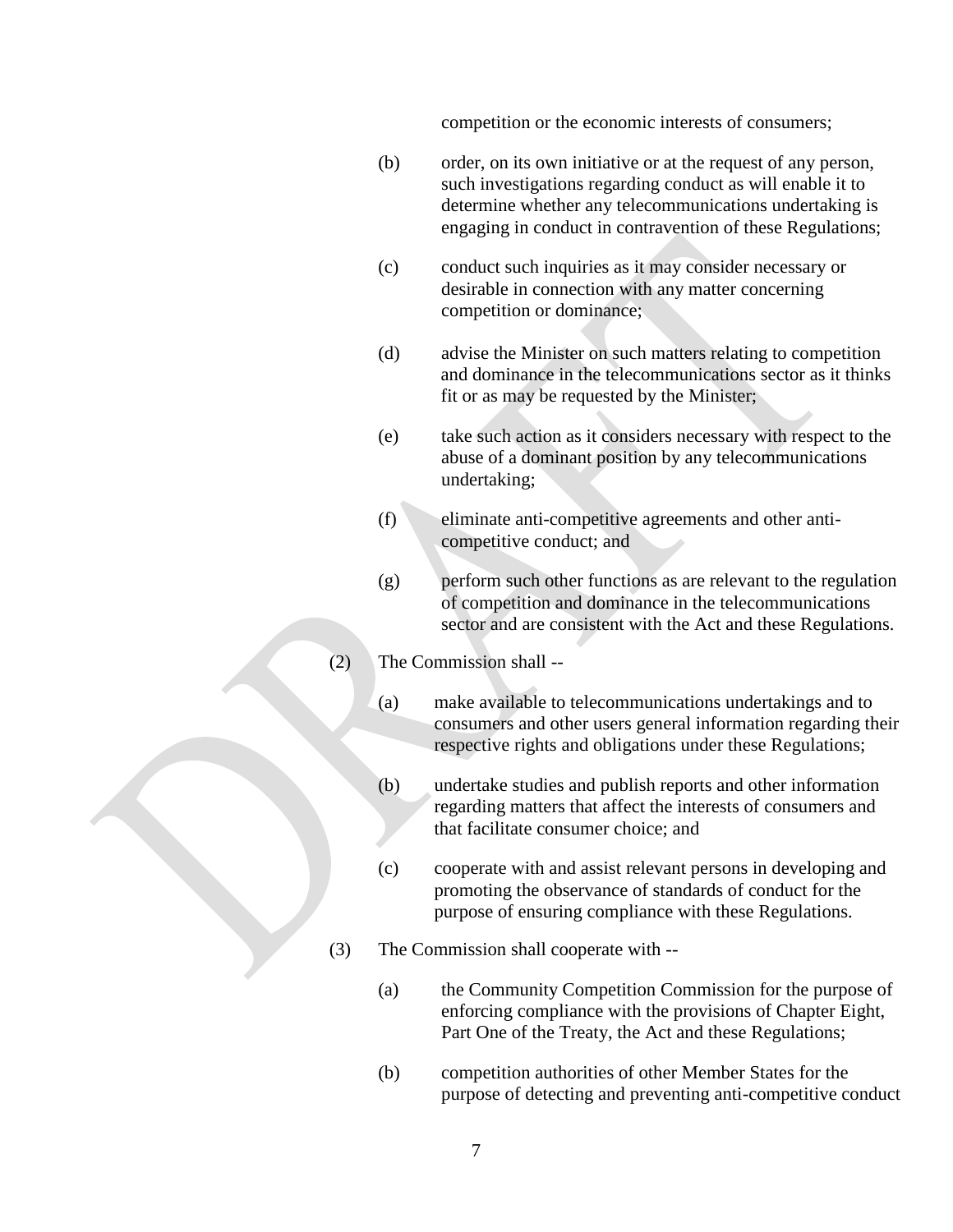and exchanging information relating to such conduct; and

(c) the Guyana Competition Commission, established under section 5 of the Competition and Fair Trading Act 2006, in the performance of the respective functions and responsibilities of such Competition Commission under the Competition and Fair Trading Act and the Commission under the Act and these Regulations.

(4) The Commission shall order investigations into any allegations of anti-competitive conduct, including abuse of a dominant position, referred to it by the Community Competition Commission under paragraph 21 of these Regulations and Article 176(1) of the Treaty, or by a competition authority of another Member State, and shall submit to the Community Competition Commission, or that other competition authority, a written report of its findings.

**General powers of Commission**. No. \_\_\_ of 2011 **6.** (1) For the purpose of carrying out its functions under these Regulations and in addition to its powers under the Pricing (Telecommunications) Regulations, the Commission shall have power to ---

- (a) determine and declare which telecommunications undertakings are dominant or jointly-dominant in any market;
- (b) declare conduct and agreements to be anti-competitive or an abuse of a dominant position;
- (c) order the termination of any anti-competitive agreement;
- (d) prohibit the making or carrying out of any agreement that is, or would be, in violation of the Act or these Regulations;
- (e) prohibit the attachment of supplemental conditions to any transaction or agreement that is, or would be, in violation of the Act or these Regulations;
- (f) prohibit discrimination or preferences in prices and related matters;
- (g) order telecommunications undertakings to cease and desist from any form of conduct that has or is likely to have as its object or effect the lessening of competition; and
- (h) take any other action that it considers necessary to prevent or halt anti-competitive conduct, including abuse of a dominant position, or otherwise to accomplish the objects of these Regulations.
- (2) In addition to and not in derogation of the powers of the Commission

Cap. 90:07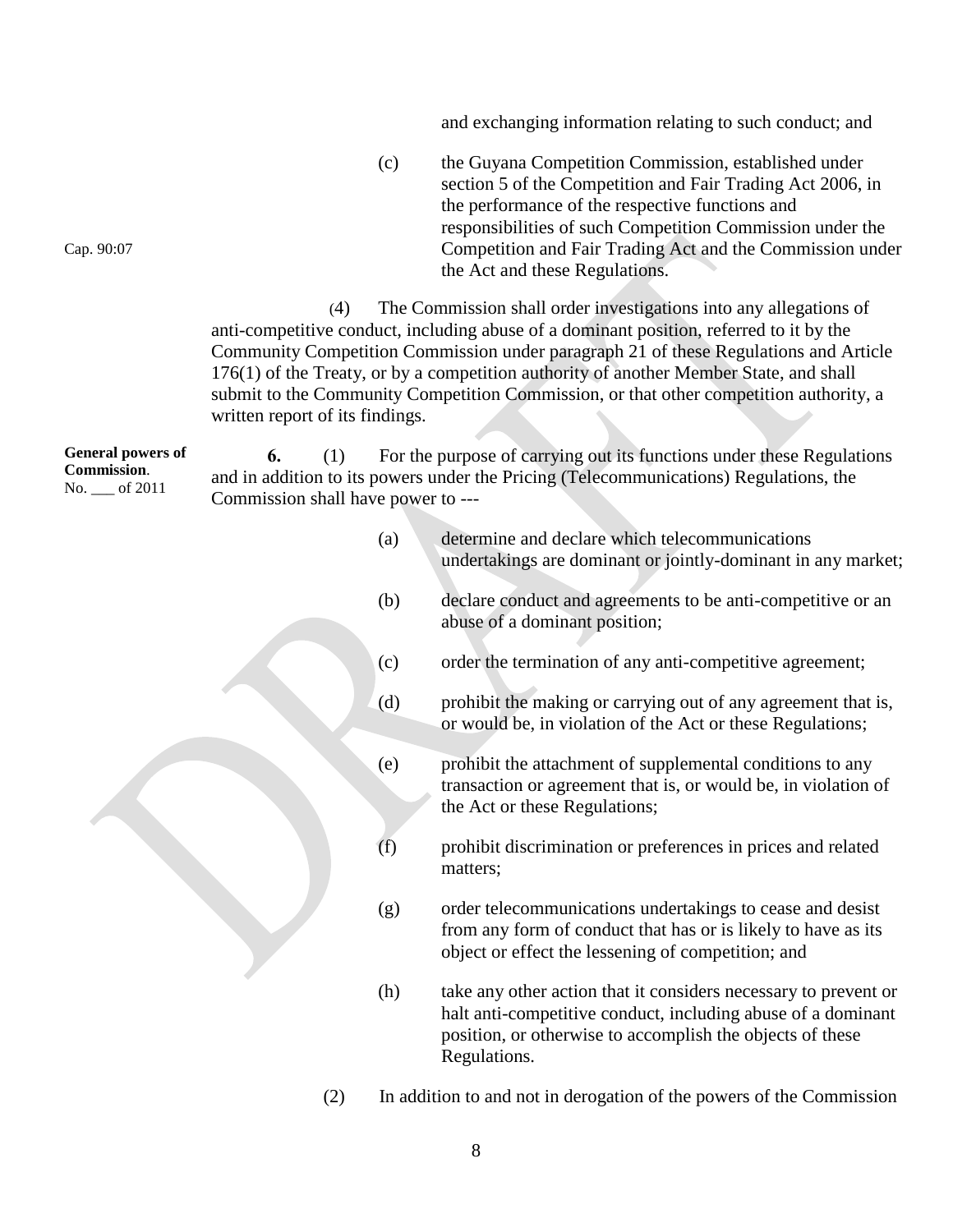under the Act and the Public Utilities Commission Act, the Commission may, in the course of inquiries, investigations and hearings under these Regulations --

- (a) summon, administer oaths to, and examine any witness;
- (b) require the production of documents and other information from any person;
- (c) require that any document and other information submitted to it be verified by affidavit; and
- (d) adjourn any investigation, inquiry or hearing from time to time.

(3) The Commission shall make findings and determinations, and issue reports and orders, on the basis of the information available to it, notwithstanding that any person may not have furnished any document or other information required by the Commission.

(4) Hearings of the Commission under these Regulations shall take place in public:

> provided that, where the Commission considers that the circumstances warrant, it may conduct hearings *in camera*.

# **PART III**

## **DETERMINATIONS OF DOMINANCE AND JOINT DOMINANCE**

**Declaration of dominance and joint dominance.**

**7.** For purposes of the Act, these Regulations, and any other regulations made under the Act, the Commission may determine that --

- (a) a telecommunications undertaking holds a dominant position with respect to a telecommunications network, a telecommunications service or a type of facility, or any market if, by itself or together with an affiliated telecommunications undertaking or group of affiliated telecommunications undertakings, it occupies such a position of economic strength as will enable it to operate with regard to such network, service, facility or market without effective constraints from its competitors, potential competitors, consumers or other users; and
- 

(b) two or more telecommunications undertakings hold a jointly dominant position with respect to a telecommunications network, a telecommunications service or a type of facility, or any market where those telecommunications undertakings jointly occupy such a position of economic strength as will enable them, individually or jointly, to operate with regard to such telecommunications network, telecommunications service, facility or market without effective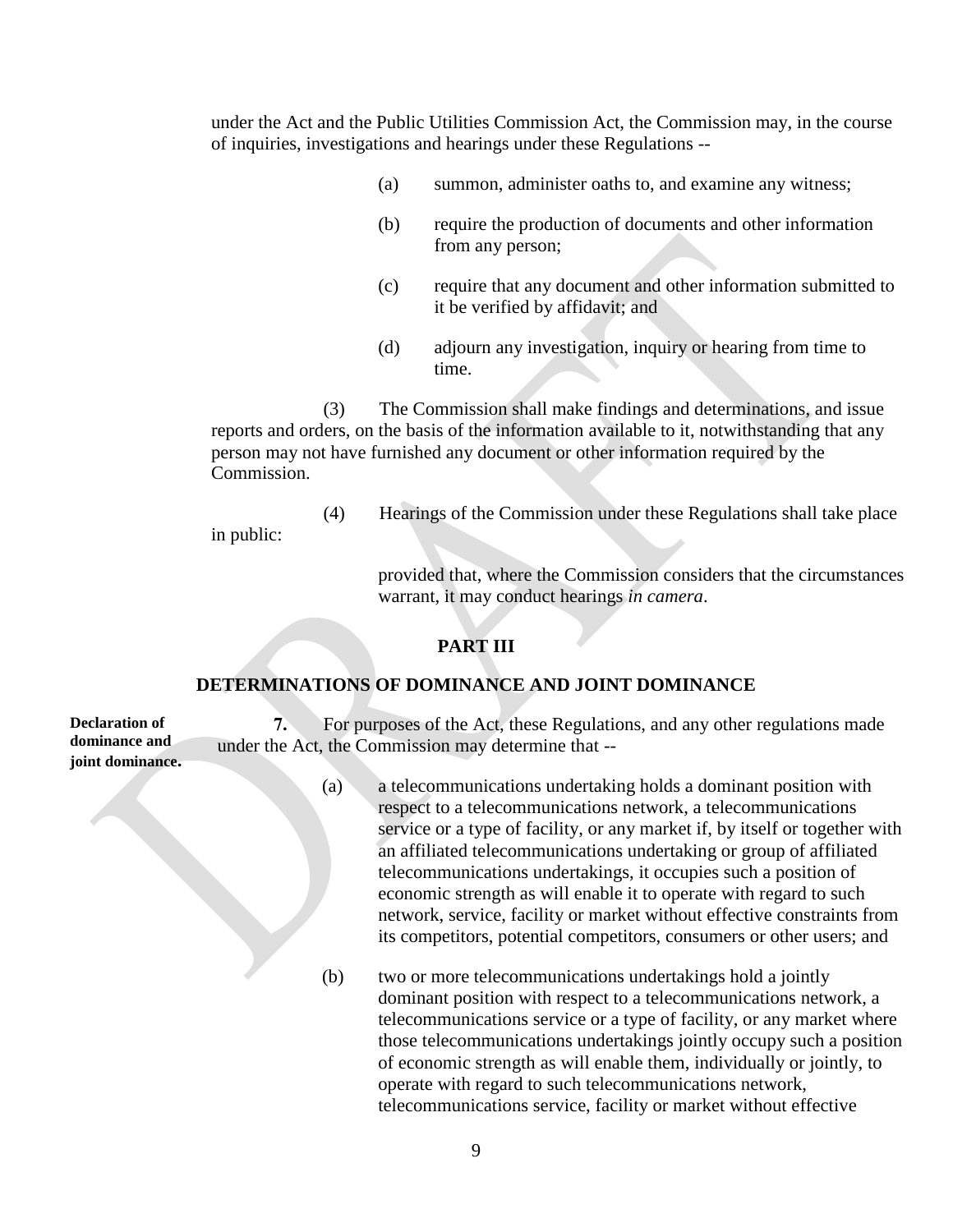constraints from their competitors, potential competitors, consumers or other users.

**Citeria for assessments of dominance and joint dominance. 8.** In making determinations under paragraph 7, the Commission shall take into account the following factors --

- (a) the relevant market, including such geographic and telecommunications services factors that the Commission may deem relevant;
- (b) technology and market trends;
- (c) the market shares of the telecommunications undertaking and other market participants;
- (d) the power of the telecommunications undertaking to introduce and sustain a material price increase independently of competitors, potential competitors, consumers or other users;
- (e) the degree of differentiation among telecommunications networks, telecommunications services or facilities in the market;
- (f) the extent to which the position of the telecommunications undertaking in markets inside or outside of Guyana affords it the economic strength to operate in the market without effective constraints from competitors, potential competitors, consumers or other users;
- $(g)$  as to determinations under paragraph 7(a), the criteria set forth in Section 1 of Schedule A;
- (h) as to determinations under paragraph 7(b), the criteria set forth in Section 2 of Schedule A;
- (i) any other factor deemed relevant by the Commission.

**9.** (1) Without prejudice to any other factors that may support a presumption of dominance, in any assessment of dominance it shall be presumed that a telecommunications undertaking which has for a continuous period of six months or more maintained a market share of forty percent or more of gross revenues in one or more markets, is dominant in those markets.

(2) The presumption established in subparagraph (1) may be rebutted by the relevant telecommunications undertaking if it demonstrates to the satisfaction of the Commission that it is not in fact dominant based on the criteria identified in paragraphs 7 and 8 and Schedule A.

**Presumption of dominance.**

**Amendment of 10.** After consultation with the Commission and subject to section 85(2), the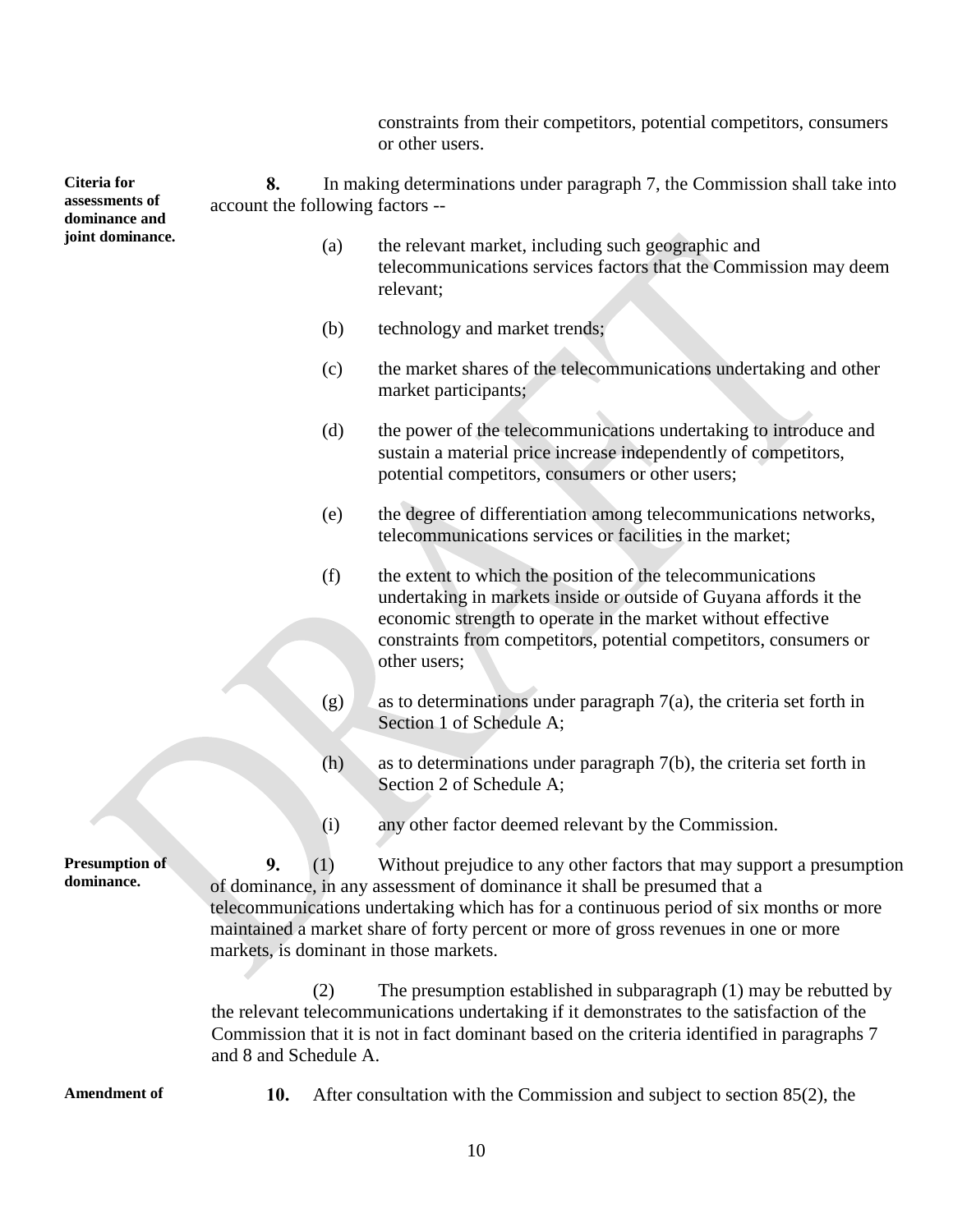**dominance and joint dominance criteria.**

**Designations of dominance in licences.**

**Procedure for dominance and joint dominance determinations.**

Minister may, by order, amend the dominance and joint dominance criteria set forth on Schedule A to take account of any factors which he considers appropriate, save that such criteria shall at a minimum provide for consideration of the factors set forth in sections 40(1) and (5) and paragraphs 7, 8 and 9.

**11.** Where the Minister deems it appropriate on the basis of the factors provided in sections 40(1) and (5) and paragraphs 7, 8 and 9, he may, in the terms of a licence granted to an operator or service provider, designate such operator or service provider as dominant or jointly dominant as to specific markets, and any designation so made shall subject such operator or service provider to the provisions of the Act and the regulations governing dominance and joint dominance, subject to section 40(3) and paragraph 14:

> Provided that no omission of a designation of dominance or joint dominance in the terms of a licence shall be interpreted as a determination that the relevant operator or service provider is not dominant or jointly dominant as to any market, nor shall it prejudice the authority of the Commission to designate such operator or service provider as dominant or jointly dominant as to any such market.

**12.** Where the Commission determines to undertake an assessment of dominance or joint dominance, it shall implement the following procedures, as may be supplemented by any rules promulgated by the Commission under paragraph 13:

- (a) The Commission shall identify the market being assessed for potential dominance or joint dominance (the "relevant market") and all telecommunications undertakings providing telecommunications services, or (if applicable to the assessment) operating telecommunications networks or operating or otherwise utilising facilities, in the relevant market.
	-
	- (b) Upon undertaking an assessment under subparagraph (a), the Commission shall publish a notice in one edition of a newspaper of nationwide circulation in Guyana, advising that it is conducting an assessment of dominance or joint dominance, and identifying the relevant market and the telecommunications undertakings providing telecommunications services, or (if applicable to the assessment) operating telecommunications networks or operating or otherwise utilising facilities, in the relevant market.
- 
- (c) Based upon the application of the criteria provided for in paragraphs 7, 8 and 9 and Schedule A, the Commission shall consider whether the circumstances in the relevant market are such that a presumption of dominance or joint dominance exists as to any telecommunications undertaking.
- (d) If the Commission concludes, on the basis of the considerations provided for in subparagraph (c), that a presumption of dominance or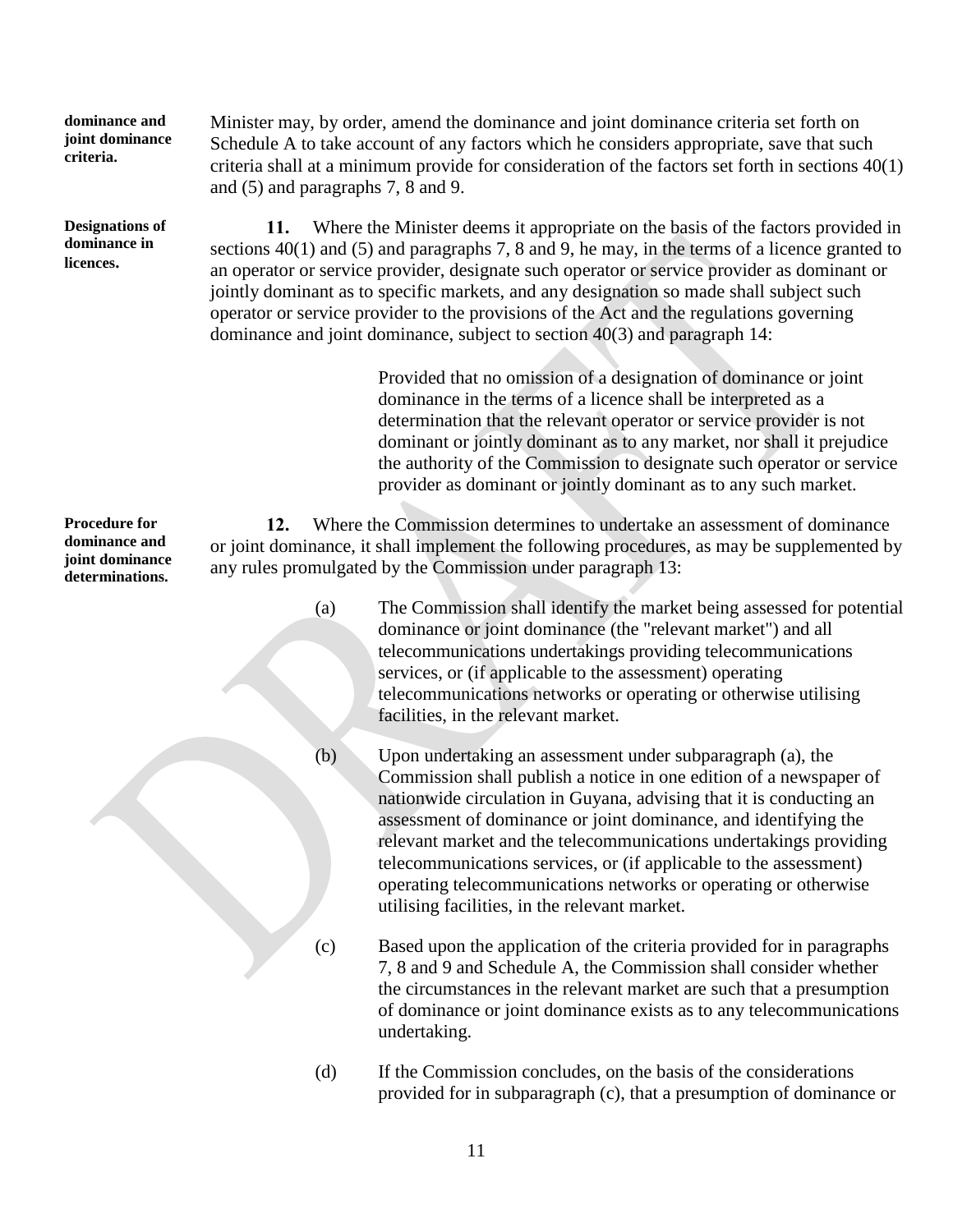joint dominance exists, it shall publish a notice of its conclusions in two editions of a newspaper of nationwide circulation in Guyana, stating --

- (i) the relevant market;
- (ii) the telecommunications undertaking that the Commission presumes to be dominant or jointly dominant;
- (iii) a summary of the circumstances supporting the presumption of dominance or joint dominance;
- (iv) the period during which any telecommunications undertaking presumed to be dominant or jointly dominant and any other interested persons may submit written representations, objections or views to the Commission, which period shall be not less than twenty-eight days from the later of --
	- (A) the date of the last publication of the notice required under this subparagraph; and
	- (B) the date of the last written notice sent to a telecommunications undertaking under subparagraph (e);
- (e) Contemporaneous with the publication of the notice under subparagraph (d), the Commission shall send written notice to each telecommunications undertaking presumed to be dominant or jointly dominant, containing the same information required under subparagraph (d).
- (f) A telecommunications undertaking presumed to be dominant or jointly dominant, and any other interested person, may submit written representations, objections or views to the Commission on any matter related to the presumption of dominance or joint dominance within the time established in the notices given pursuant to subparagraphs (d) and (e).
- 

(g) The Commission may request in writing from any telecommunications undertaking and from any other person any documents and other information which it reasonably requires for its assessments and considerations under subparagraphs (a) and (c) or the proceedings initiated under subparagraph (d), and such telecommunications undertakings and other persons shall provide such documents and information within twenty-one days of receipt of the Commission's written request to do so.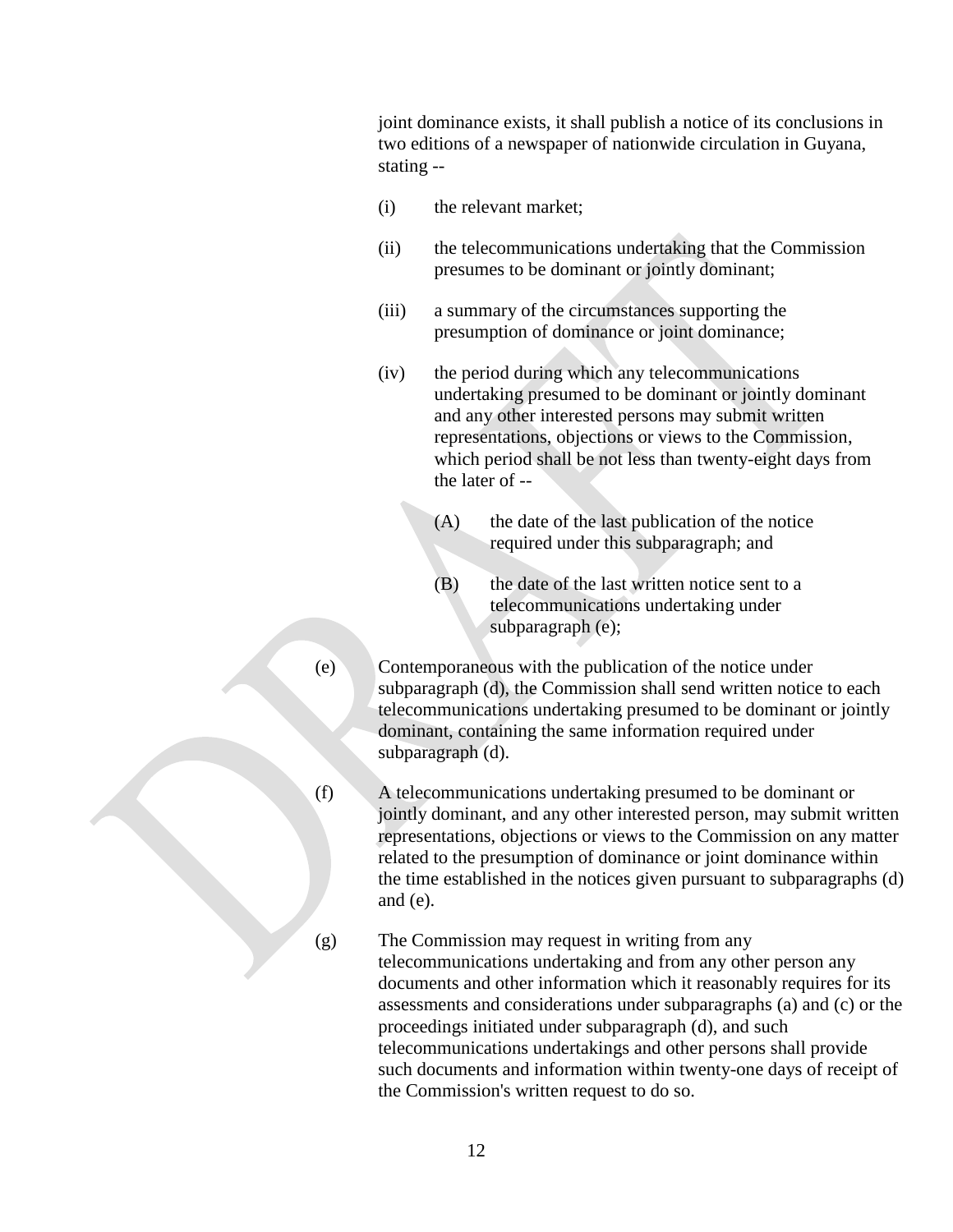- (h) Subject to the confidentiality protections of the Act and the Public Utilities Commission Act, copies of written representations, objections and views submitted to the Commission pursuant to subparagraph (f) shall be available from the Commission to any telecommunications undertaking or other person, by posting on the Commission's website and upon written request and the payment, in cash or other immediately available funds, of the administrative costs for photocopying such representations, objections and views.
- (i) Within thirty days following the end of the comment period provided for under subparagraph (d), the Commission shall hold a public hearing at which any telecommunications undertaking presumed to be dominant or jointly dominant, and any other person likely to be affect by a final determination of dominance or joint dominance, may present their views.
- (j) The Commission shall make a final determination on whether a telecommunications undertaking is dominant or jointly dominant on the basis of the criteria in paragraphs 7, 8 and 9 and Schedule A and, in so doing, shall take into account the written representations, objections and views made in accordance with subparagraph (f), duly made and not withdrawn; any documents or other information provided in response to a request in accordance with subparagraph (g); and any additional such representations, objections and views presented at the hearing provided for in subparagraph (i).
- (k) (i) Where the Commission finally determines that a telecommunications undertaking is not dominant or jointly dominant as to the relevant market, it shall discontinue the proceedings, and publish a notice of such final determination in one edition of a newspaper of nationwide circulation in Guyana and give written notice of the same to the telecommunications undertaking in respect of which the proceedings were initiated.
	- (ii) The Commission shall issue a final determination that a telecommunications undertaking is dominant or jointly dominant by way of order, directed to the relevant telecommunications undertaking.
- (l) Within the seven days following the issuance of any order under subparagraph  $(k)(ii)$ , the Commission shall --
	- (i) publish the order in the *Official Gazette*, and such order shall take effect on the date provided for in such publication; and

Cap. 57:01

13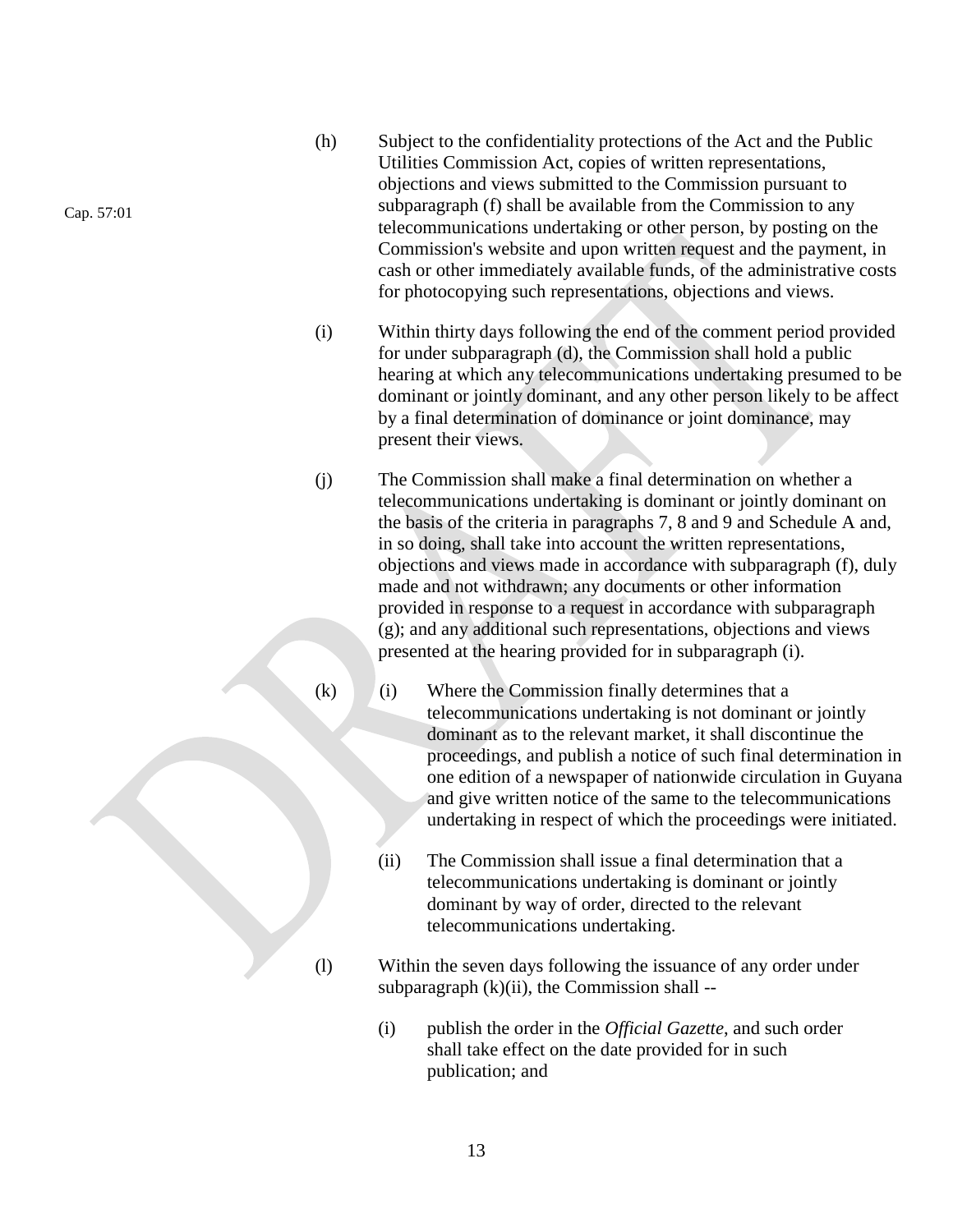(ii) post the order on its website,

and the telecommunications undertaking that has been declared dominant or jointly dominant shall publish notice of such determination by--

- (w) a posting on its website;
- (x) a mailing to each of its post-paid consumers and, where the declaration of dominance or joint dominance concerns a wholesale market, to each user of the relevant telecommunications service, telecommunications network or facility;
- (y) the publication in two editions of a newspaper of nationwide circulation in Guyana; and
- (z) any other manner required by the Commission.

**13.** The Authority may establish, by rules which expand on and are not inconsistent with any aspect of the procedure provided for in paragraph 12, additional procedures for the assessment and determination of dominance and joint dominance, including the identification of documents and information to be submitted by telecommunications undertakings and other interested parties, applicable data formats, and times for submission of information

**14.** (1) Where a telecommunications undertaking deemed to be dominant or jointly dominant by the Commission pursuant to section 40(1) or (5) and these Regulations, or dominant or jointly dominant by the Minister pursuant to section  $40(2)$  and paragraph 11, considers that it has lost its dominance or joint dominance with respect to a relevant market, it may apply to the Commission in writing to be classified as non-dominant or non-jointly dominant in such market.

(2) The provisions of paragraph 12 shall apply *mutatis mutandis* to the procedure that shall be followed by the Commission in determining whether a telecommunications undertaking is no longer dominant or jointly-dominant.

(3) Should the Commission issue an order re-classifying as non-dominant or non-jointly dominant any operator or service provider that was classified as dominant or jointly dominant in its licence, the Minister shall amend any applicable terms in such licence to reflect such re-classification without the need for the procedures set forth in section 35(2).

(4) A telecommunications undertaking re-classified by the Commission as non-dominant or non-jointly dominant shall cease to be dominant or jointly dominant on the date provided for in paragraph 12(l)(i).

**Additional procedures for assessing dominance and joint dominance.**

**Review of dominance and joint dominance status.**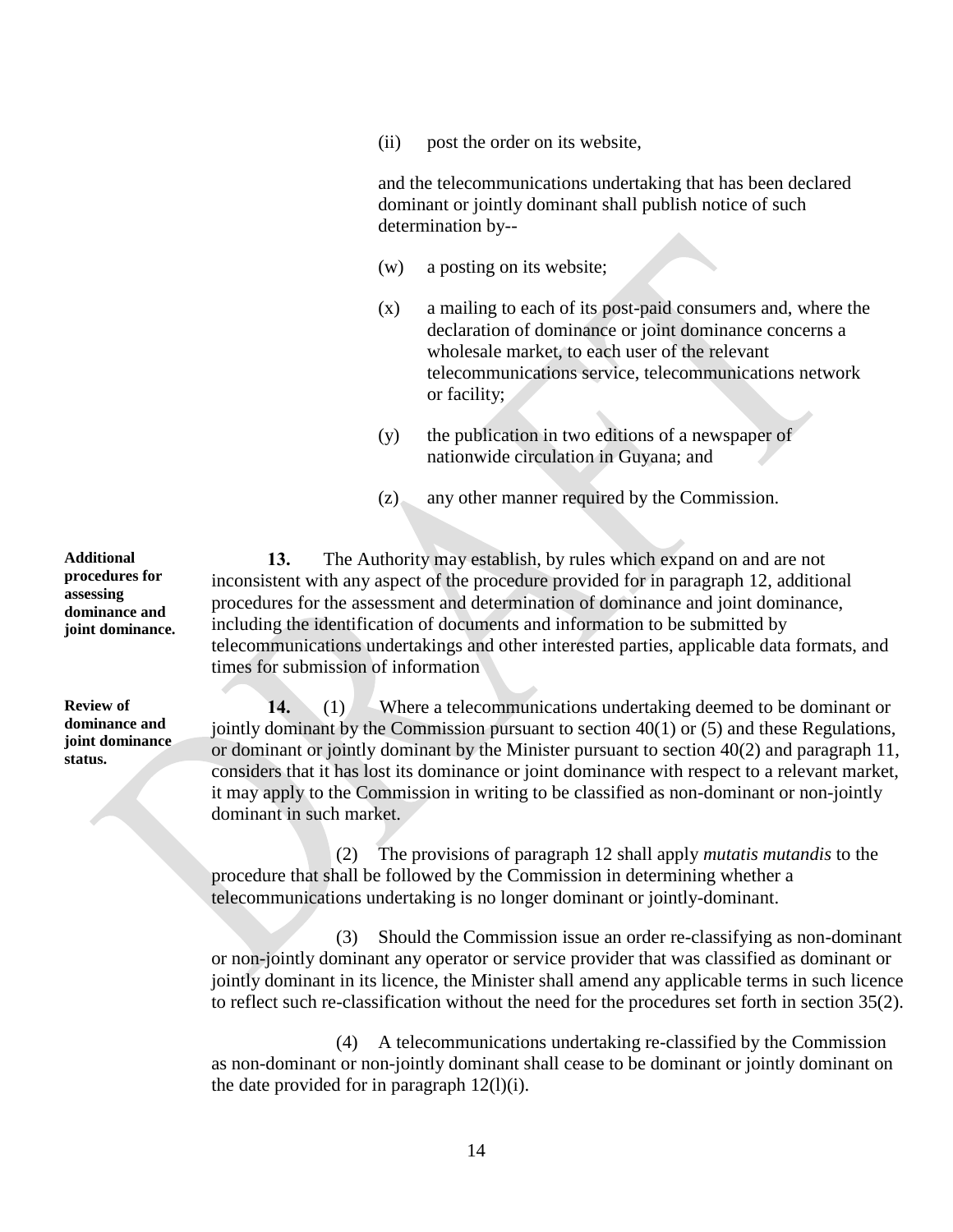**List of dominant and jointlydominant telecommunications undertakings. 15.** The Authority shall maintain on its website a list of any telecommunications undertakings that have been declared dominant and jointly-dominant and the markets relevant to those determinations.

### **PART IV**

### **ABUSE OF A DOMINANT POSITION AND OTHER ANTI-COMPETITIVE CONDUCT**

**Anti-competitive conduct.**

**16.** (1) Any conduct by a telecommunications undertaking, and any agreement between a telecommunications undertaking and any other person, which has the object or the intended, likely or actual effect of preventing, restricting or distorting competition in any market is prohibited.

(2) Without prejudice to the generality of subparagraph (1), anticompetitive conduct includes --

- (a) bundling telecommunications services, such that another telecommunications undertaking, a consumer or other user is required, when purchasing one telecommunications service, to purchase another telecommunications service that it does not require or desire;
- (b) offering a competitor, potential competitor, consumers or other users more favourable prices or related terms or conditions that are not justified by cost differences, if the consumer, potential competitor, consumer or other user were to acquire another telecommunications service that it does not require or desire;
- (c) supplying telecommunications services at prices below long run average incremental costs, unless approved in writing by the Commission in the context of a promotion;
- (d) using revenues or the allocation of costs from one telecommunications service to cross-subsidise another telecommunications service, except where such cross-subsidy is specifically approved by the Commission in writing;
- (e) deliberately reducing the margin of profit available to a competing or potentially competing telecommunications undertaking, by increasing the prices for the wholesale telecommunications services required by that competing or potentially competing telecommunications undertaking, or decreasing the prices of telecommunications services in retail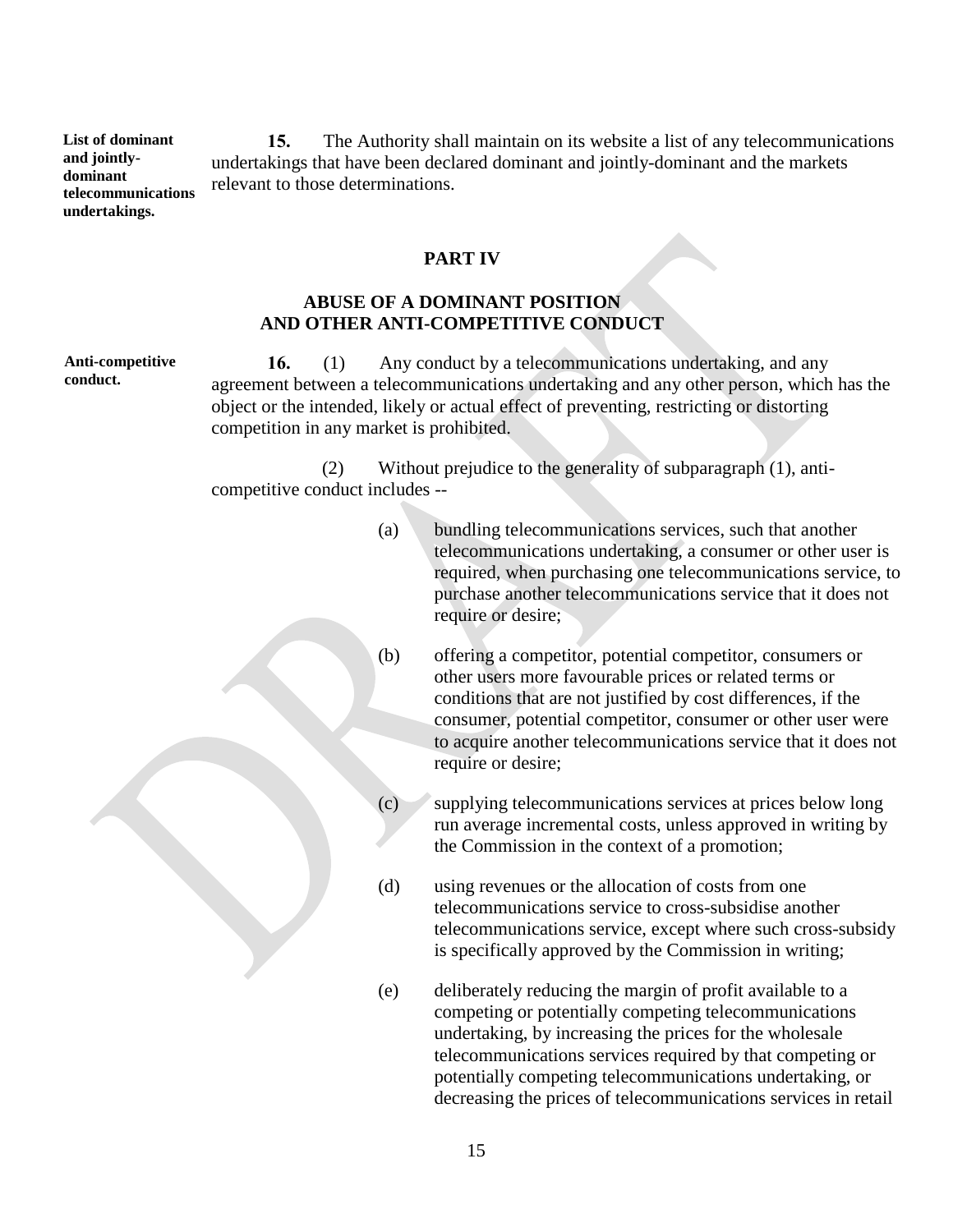markets where they compete, to the extent that either conduct creates an unfair disadvantage to the competing or potentially competing telecommunications undertaking;

- (f) entering into any anti-competitive agreement, including:
	- (i) price-fixing agreements, pursuant to which competing or potentially competing telecommunications undertakings agree on or otherwise manipulate retail prices;
	- (ii) bid-rigging, pursuant to which competing or potentially competing telecommunications undertakings manipulate the prices or conditions in what should be a competitive tender process;
	- (iii) resale price maintenance, pursuant to which a telecommunications undertaking, which supplies a competing telecommunications undertaking or proposes to supply a potentially competing telecommunications undertaking with telecommunications services, telecommunications networks or facilities, attempts to impose restrictions on the prices charged by the competing or potentially competing telecommunications undertaking to consumers or other users;
	- (iv) exclusive dealing agreements, pursuant to which a telecommunications undertaking enters into an agreement with another party for the supply of telecommunications services, telecommunications networks or facilities on an exclusive basis and with related pricing incentives, and where that exclusivity has or may have the effect of materially lessening competition in the market;
- (g) supplying, to competing or potentially competing telecommunications undertakings, telecommunications network elements at prices above the prices offered by the supplying telecommunications undertaking for providing the retail services utilising such telecommunications network elements; or
- (h) any other agreement or conduct by a telecommunications undertaking that --
	- (i) directly or indirectly fixes purchase or selling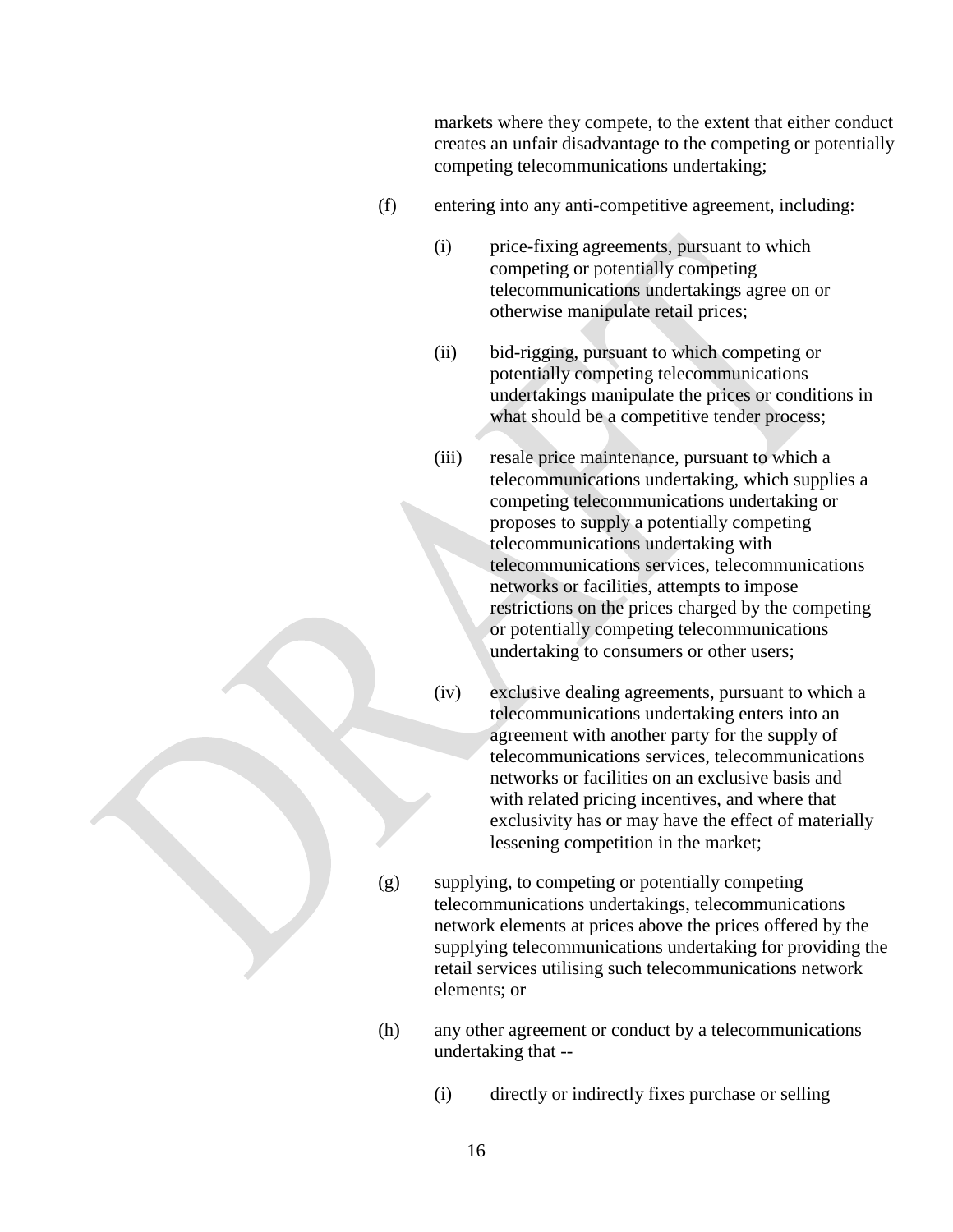prices or improperly determines any other condition;

- (ii) improperly limits or controls production, markets, technical development or investment;
- (iii) artificially divides up markets or sources of the supply of telecommunications services or the use of telecommunications networks or facilities;
- (iv) constitutes bid-rigging or otherwise adversely affects tenders submitted, or to be submitted, in response to a request for bids;
- (v) applies dissimilar conditions to telecommunications undertakings in equivalent transactions, thereby causing a competitive disadvantage;
- (vi) makes the conclusion of an agreement subject to acceptance by the other party of conditions which, by their nature or according to commercial practice, have no connection with the subject of such agreement ("supplemental conditions");
- (vii) denies interconnection or access to telecommunications networks, or access to facilities, to a competing or potentially competing telecommunications undertaking, without the written authorisation of the Commission;
- (viii) constitutes predatory pricing, price discrimination, loyalty discounts or other concessionary terms, resale price maintenance, or exclusionary vertical restrictions; or
- $(ix)$  further to Article 177(1)(c) of the Treaty, constitutes any other like conduct by a telecommunications undertaking whose object or effect is to frustrate the benefits expected from the establishment of the CSME.

(3) Any agreement or conduct within the meaning of subparagraph (1) or (2) shall be null and void, and no person shall give effect to any such agreement or conduct.

(4) The prohibitions of this paragraph 16 shall not apply to any agreement or conduct, the entry into or carrying out of which has been authorised under paragraph 19,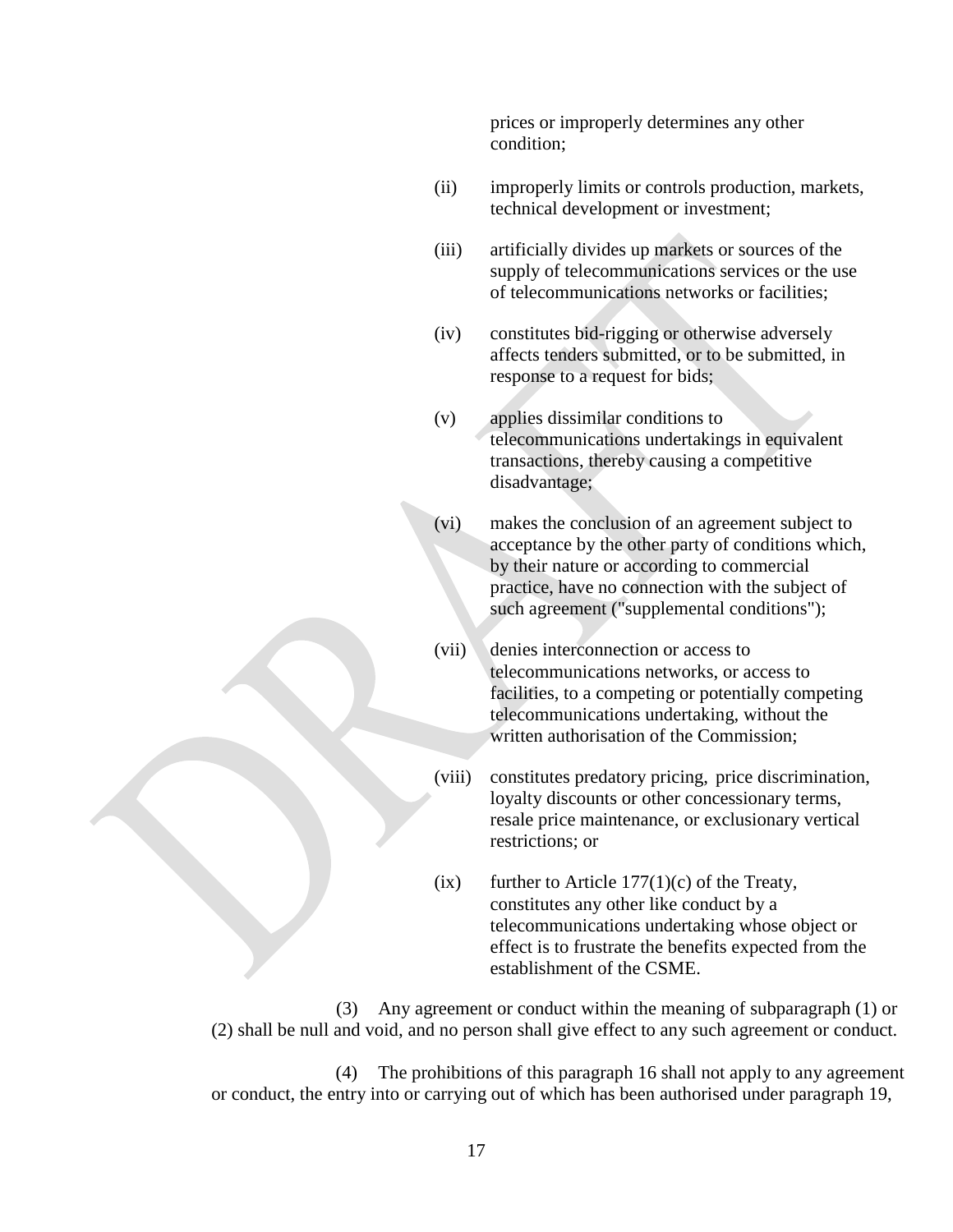subject to the conditions of that paragraph, or which the relevant telecommunications undertaking has otherwise demonstrated to the satisfaction of the Commission --

- (a) contributes to the improvement of the provision of telecommunications services, the availability of telecommunications networks or facilities, or the promotion of technical or economic progress, while allowing consumers and other relevant users a fair share of the resulting benefit;
- (b) imposes on the telecommunications undertakings, consumers or other users concerned only such restrictions as are indispensable to attaining the objectives provided for in subparagraph (a); and
- (c) does not afford any telecommunications undertaking engaged in the relevant conduct or agreement the possibility of eliminating, preventing or otherwise restricting competition in respect of a substantial part of the market for the relevant telecommunications services, telecommunication networks, or facilities.

**Abuse of a dominant position**. **17.** (1) Any conduct on the part of a telecommunications undertaking which constitutes an abuse of a dominant position in a market is prohibited.

> (2) A telecommunications undertaking abuses a dominant position in a market if it prevents, restricts or distorts competition in such market, including, without limiting the generality of the foregoing, if it --

- (a) restricts the entry of any telecommunications undertaking into a market;
- (b) prevents or deters any telecommunications undertaking from engaging in competitive conduct in a market;
- (c) eliminates or removes any telecommunications undertaking from a market, except through lawful competition;
- (d) directly or indirectly imposes anti-competitive purchase or selling prices or otherwise engages in anti-competitive practices;
- (e) limits any telecommunications service, or the availability of any telecommunications network or facility, in a market to the prejudice of competitive market conditions;
- (f) makes the conclusion of any agreement subject to acceptance of supplemental conditions which, by their nature or according to commercial practice, have no connection with the subject of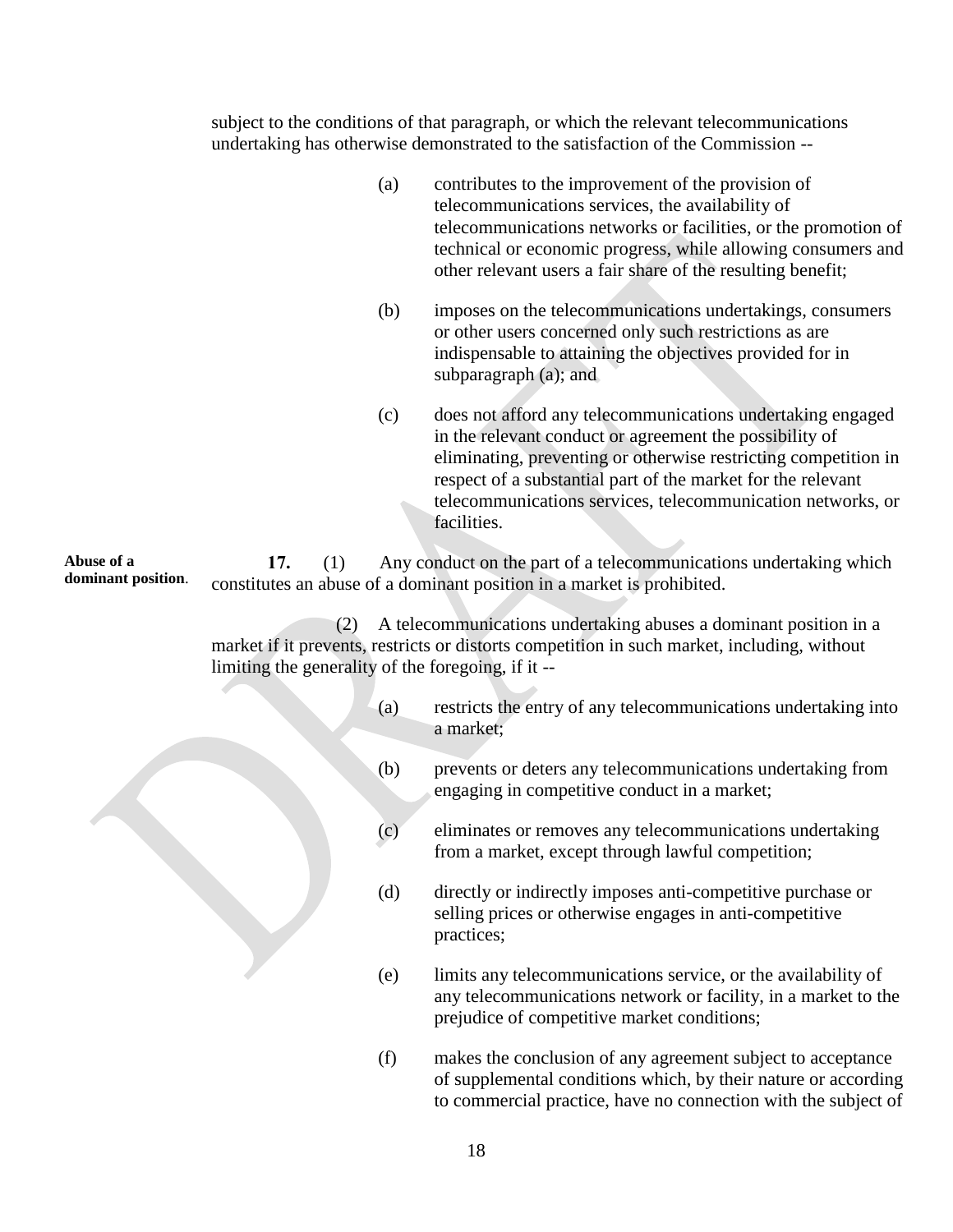such agreement; or

(g) engages in any conduct that results in the exploitation of its consumers or other users or hinders entry into or expansion of a telecommunications undertaking into a market, including exclusive dealings, market restrictions, and tied selling.

(3) A telecommunications undertaking shall not be treated as abusing a dominant position in a market if the relevant conduct has been authorised under paragraph 19 or if such telecommunications undertaking otherwise demonstrates to the satisfaction of the Commission that --

- (a) its conduct is or was directed exclusively to increasing efficiency in the provision of telecommunications services, telecommunications networks or facilities in the market or to promoting technical or economic progress, and that consumers and other relevant users are or were allowed a fair share of the resulting benefit;
- (b) it reasonably is enforcing or seeking to enforce a right under or existing by virtue of a copyright, patent or registered trademark or design, for purposes other than the prevention, restriction or distortion of competition; or
- (c) the effect or likely effect of its conduct on the market is the result of its superior competitive performance.

**18.** (1) Where the Commission has reason to believe that conduct prohibited under paragraph 16 or 17 may have occurred or may be occurring, or that an agreement prohibited under either such paragraph may have existed or may exist, or both as the case may be, it shall initiate an investigation into the matter.

(2) During its investigation and the proceedings provided for in this paragraph, the Commission may request in writing from any telecommunications undertaking and from any other person any documents and other information which it reasonably requires for such investigation or proceedings, and such telecommunications undertakings and other persons shall provide such documents and information within twenty-one days of receipt of the Commission's written request to do so.

(3) If, on the basis of its investigation, the Commission concludes that conduct in violation of paragraph 16 or 17 has occurred or is occurring, or that an agreement prohibited under either such paragraph did or does exist, or both as the case may be, it shall issue a written preliminary report of its findings and publish a notice thereof in two editions of a newspaper of nationwide circulation in Guyana, stating --

> (a) the telecommunications undertaking that the Commission has found to be in violation of paragraph 16 or 17;

**Proceedings to determine and cease abuse of a dominant position and other anticompetitive conduct and agreements.**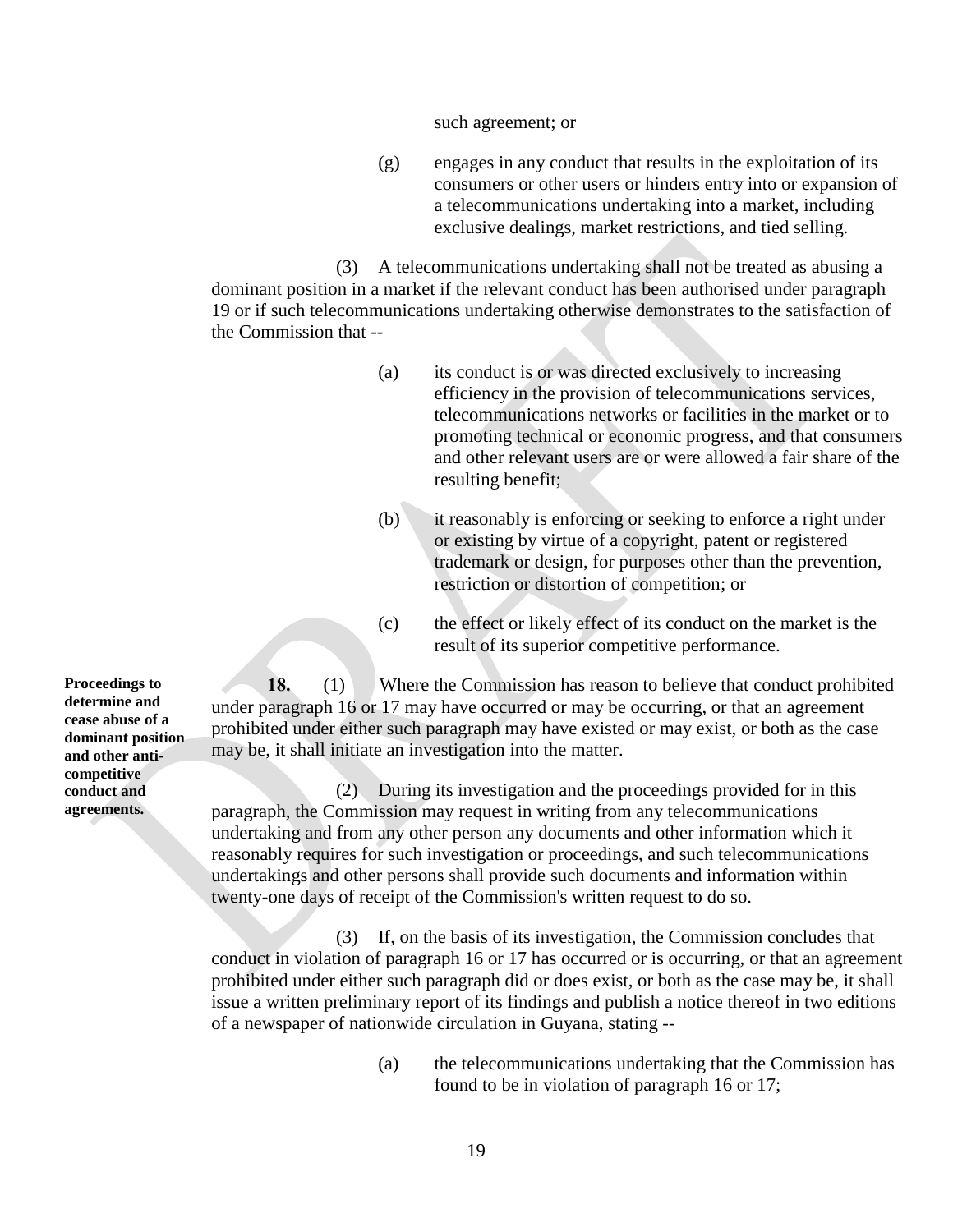- (b) a summary of the prohibited conduct in which such telecommunications undertaking has been preliminarily found to have engaged or to be engaging or the prohibited agreement that has been preliminarily found to have existed or to exist, or both as the case may be;
- (c) the period during which any telecommunications undertaking preliminarily found to be in violation of paragraph 16 or 17 and any other interested persons may submit written representations, objections or views to the Commission, which period shall be not less than twenty-eight days and not more than forty-five days from the later of --
	- (i) the date of the last publication of the notice required under this subparagraph; and
	- (ii) the date of the last written notice sent to a telecommunications undertaking under subparagraph (4);

(4) Contemporaneous with the publication of the notice under subparagraph (3), the Commission shall send written notice to each telecommunications undertaking that has been preliminarily found to be in violation of paragraph 16 or 17, containing the same information required under subparagraph (3).

(5) A telecommunications undertaking preliminarily found by the Commission to be in violation of paragraph 16 or 17, and any other interested person, may submit written representations, objections or views to the Commission on any matter related to such finding within the time established in the notices given pursuant to subparagraphs (3) and (4).

(6) Subject to the confidentiality protections of the Act and the Public Utilities Commission Act, copies of the Commission's written report of its findings and representations, objections and views submitted to the Commission pursuant to subparagraph (5) shall be available from the Commission to any telecommunications undertaking or other person, by posting on the Commission's website and upon written request and the payment, in cash or other immediately available funds, of the administrative costs for photocopying such report, representations, objections and views.

(7) Within ten days following the end of the comment period provided for under subparagraph (5), the Commission shall hold a public hearing at which any telecommunications undertaking preliminarily found to be in violation of paragraph 16 or 17, and any other person likely to be affected by a final determination of the matter, may present their views.

(8) The Commission shall make a final determination on whether the telecommunications undertaking has violated or is in violation of paragraph 16 or 17 and, in

Cap. 57:01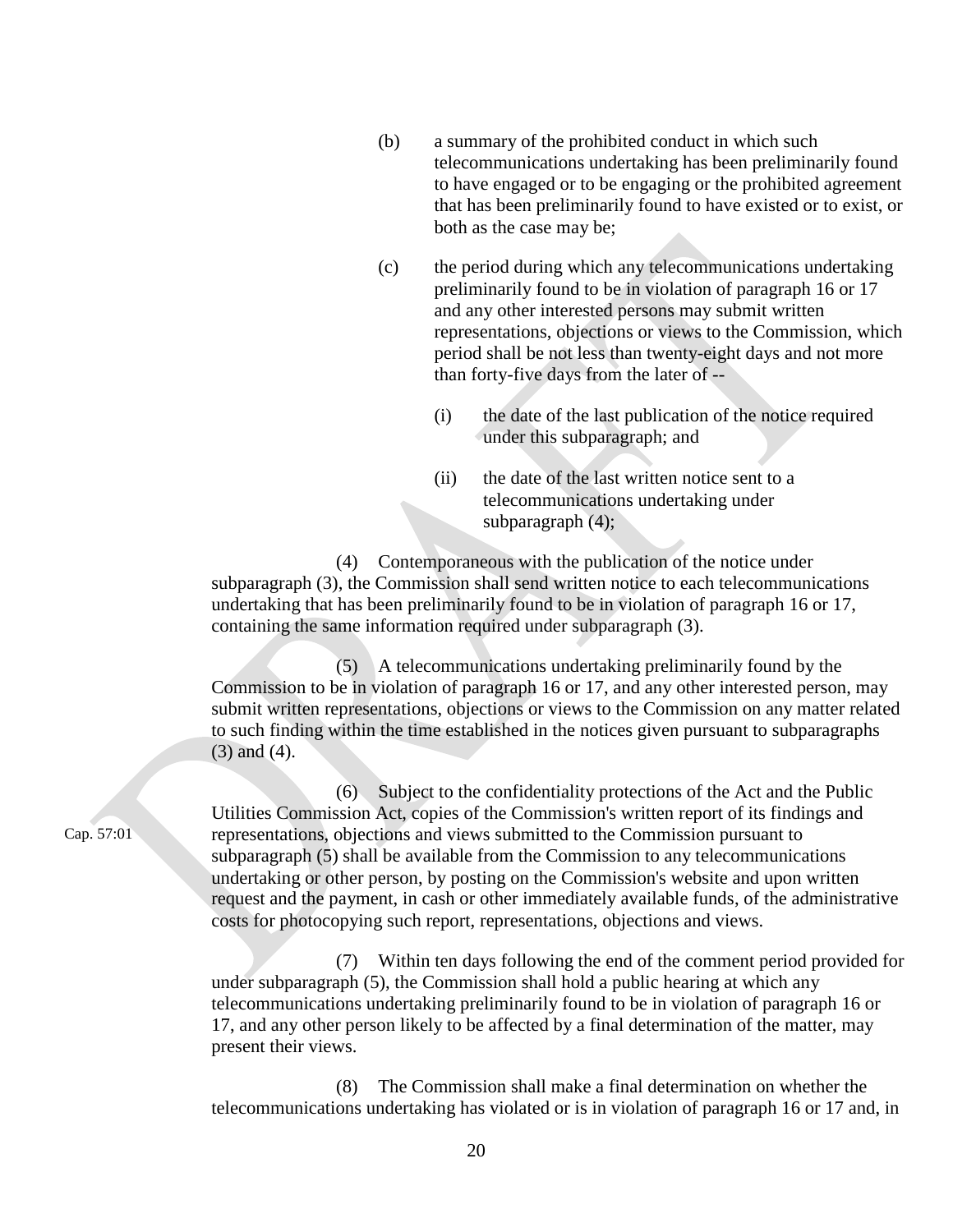so doing, shall take into account the written representations, objections and views made in accordance with subparagraph (5), duly made and not withdrawn; any documents or other information provided in response to a request in accordance with subparagraph (2); and any additional such representations, objections and views presented at the hearing provided for in subparagraph (7).

- (9) (a) Where the Commission finally determines that a telecommunications undertaking has not violated paragraph 16 or 17, it shall discontinue the proceedings, and publish a notice of such final determination in one edition of a newspaper of nationwide circulation in Guyana and give written notice of the same to the telecommunications undertaking in respect of which the proceedings were initiated.
	- (b) The Commission shall issue a final determination that a telecommunications undertaking has violated paragraph 16 or 17 by way of order, directed to the relevant telecommunications undertaking.
	- (c) Any order issued under subparagraph (9)(b) shall --

(i) state the reasons for the determination;

- (ii) require the telecommunications undertaking to which such order is directed to cease the anti-competitive conduct, to terminate the anti-competitive agreement or to cease the abuse of a dominant position, or any of the foregoing as the case may be, immediately or, in the case of a determination of abuse of a dominant position, within such other time that the Commissions deems just, reasonable and in the interests of consumers and any other relevant user, but in any event within not more than ninety days;
- (iii) impose a penalty upon the telecommunications undertaking to which such order is directed, payable within a stated time of not more than ninety days, in accordance with paragraph 23; and
- (iv) be subject to registration in the High Court by the Commission under section 66(1) of the Public Utilities Commission Act and enforceable as a judgment of the High Court.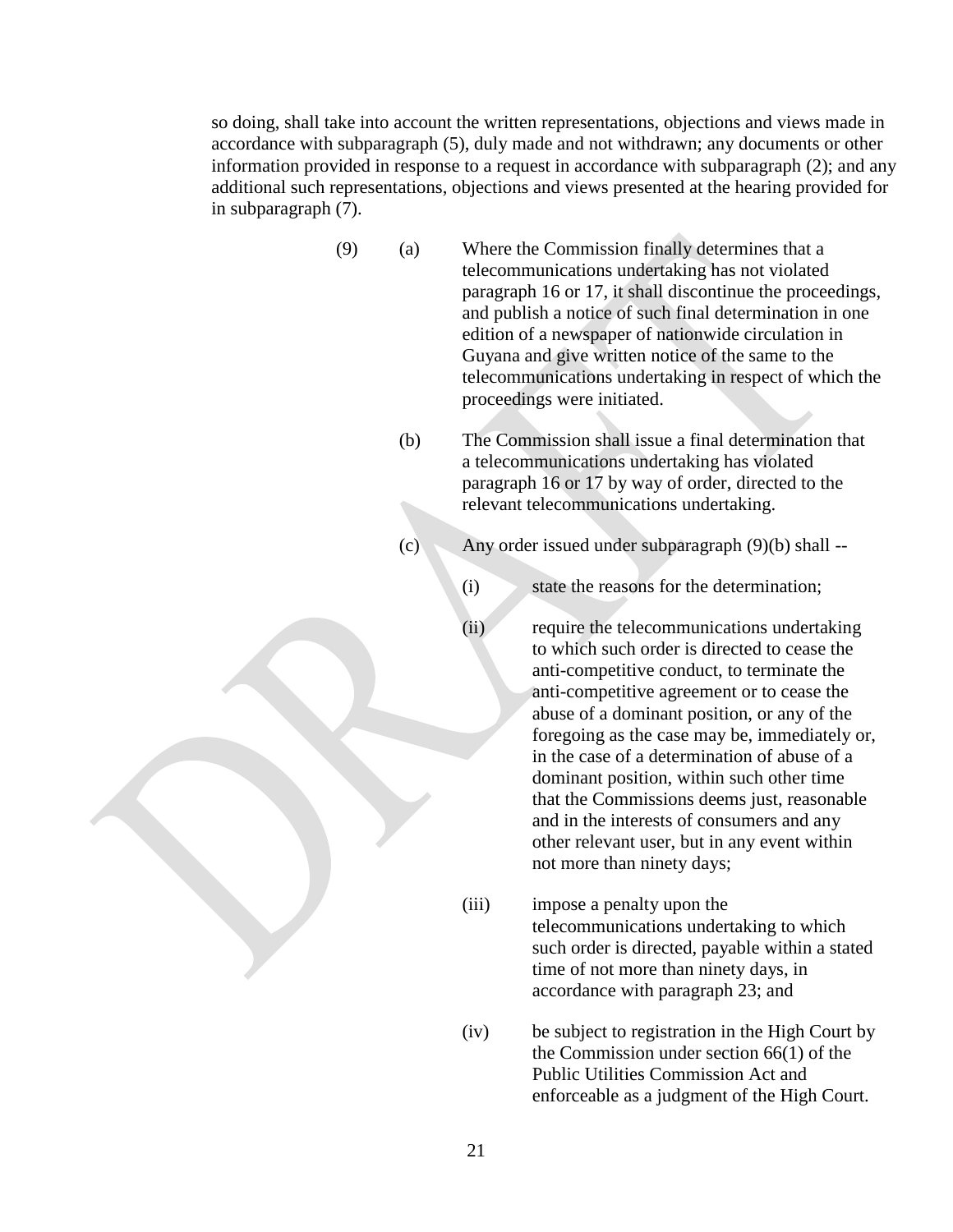(10) (a) Either --

(i) after a preliminary determination but before a final determination by the Commission under this paragraph 18; or

(ii) within the ten days following a final determination under subparagraph (9)(b),

a telecommunications undertaking preliminarily or finally determined to be abusing a dominant position, as the case may be, may submit to the Commission a written proposal for the measures it proposes to take to cease the abusive conduct and a timetable of not more than six months within which it would fully implement such measures.

- (b) If the Commission is satisfied that the measures and timetable proposed by the telecommunications undertaking under subparagraph  $(10)(a)$ , or any other measures agreed to by the Commission and such telecommunications undertaking for implementation within not more than six months, would --
	- (i) result in the cessation of such abusive conduct; and
	- (ii) be in the public interest,

the Commission may suspend the proceedings under this paragraph or suspend the operation of an order issued under subparagraph (9)(b), as the case may be, for the time provided for in the proposal of the telecommunications undertaking or in such other agreement between the Commission and the telecommunications undertaking, and the Commission shall so notify the telecommunications undertaking in writing, setting forth the measures proposed or agreed to by such telecommunications undertaking and the time within which such measures must be implemented.

- (c) A telecommunications undertaking to which the Commission has issued a written notice under subparagraph (10)(b) shall publish notification thereof in the manner provided for in subparagraphs  $(11)(w)$ ,  $(x)$ ,  $(y)$ and (z) *mutatis mutandis.*
- (d) Where a telecommunications undertaking fails or neglects to give effect to the measures in the Commission's written

Cap 57:01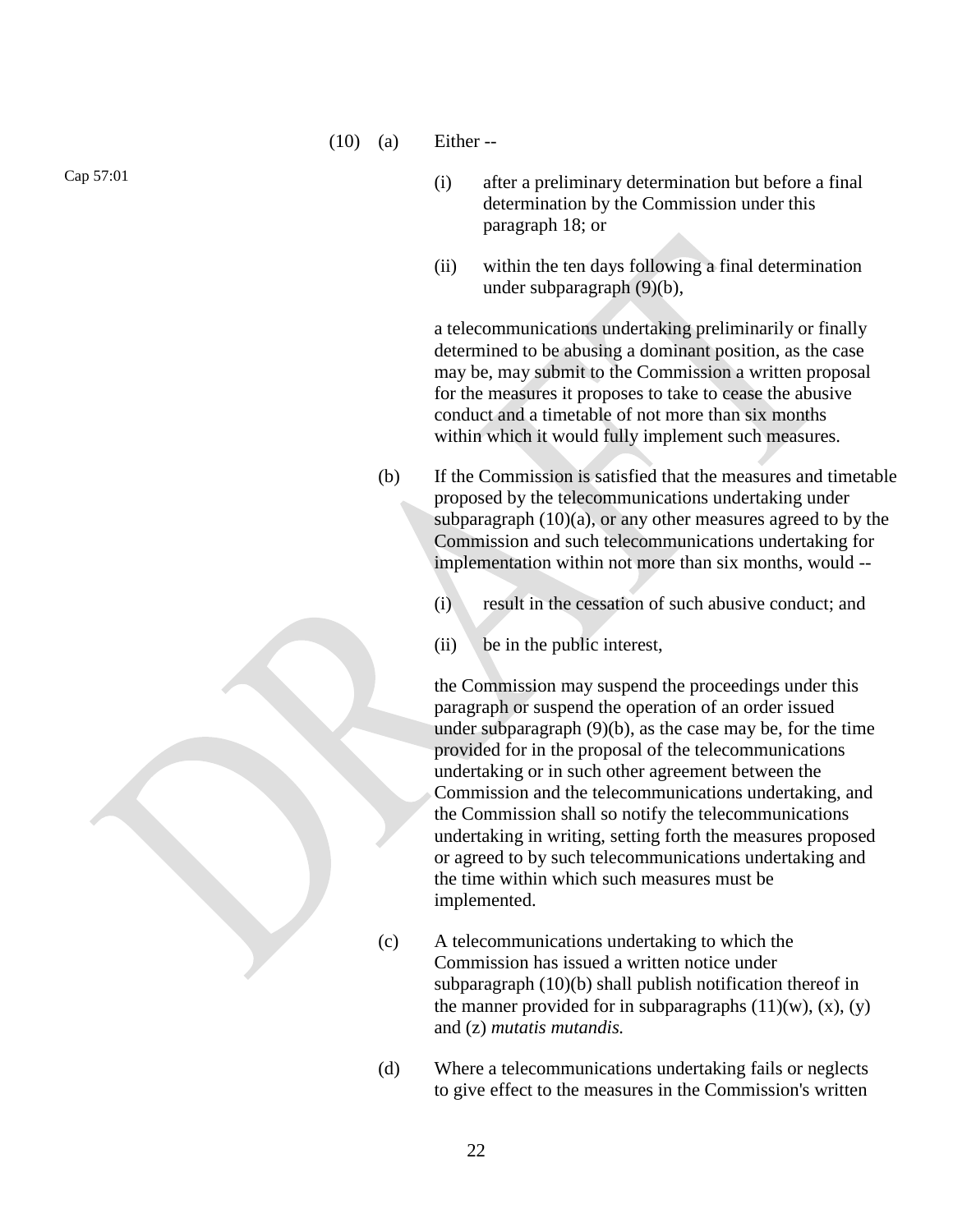notice under subparagraph (10)(b)**,** within the time provided for therein, or if at any point within such time the Commission concludes that the telecommunications undertaking is not effectively proceeding in the implementation of such measures, the Commission shall re-activate the suspended proceedings or the order issued under paragraph (9)(b), as the case may be.

(11) Within the seven days following the issuance of any order under subparagraph (9)(b), the Commission shall --

- (a) publish the order in the *Official Gazette*, and such order shall take effect on the date provided for in such publication; and
- (b) post the order on its website,

and the telecommunications undertaking to which such order is directed shall publish notice of such determination by--

- (w) a posting on its website;
- (x) a mailing to each of its post-paid consumers and, where the order concerns anti-competitive conduct, an anticompetitive agreement or an abuse of dominance in a wholesale market, to each user of the relevant telecommunications service, telecommunications network or facility;
- (y) the publication in two editions of a newspaper in nationwide circulation in Guyana; and
- (z) any other manner required by the Commission.

**Negative clearance rulings and prior authorisations**.

**19.** (1) Subject to subsection (2), a telecommunications undertaking that proposes to enter into and carry out an agreement or to engage in other conduct which it believes is or may be subject to or prohibited by these Regulations, may apply to the Commission in writing for --

- (a) a ruling on whether the agreement or other conduct is subject to these Regulations and, if it is, whether it would constitute a violation of these Regulations; and
- (b) if the Commission rules that such agreement or other conduct would violate these Regulations, the Commission's authorisation to enter into and carry out such agreement or engage in such other conduct.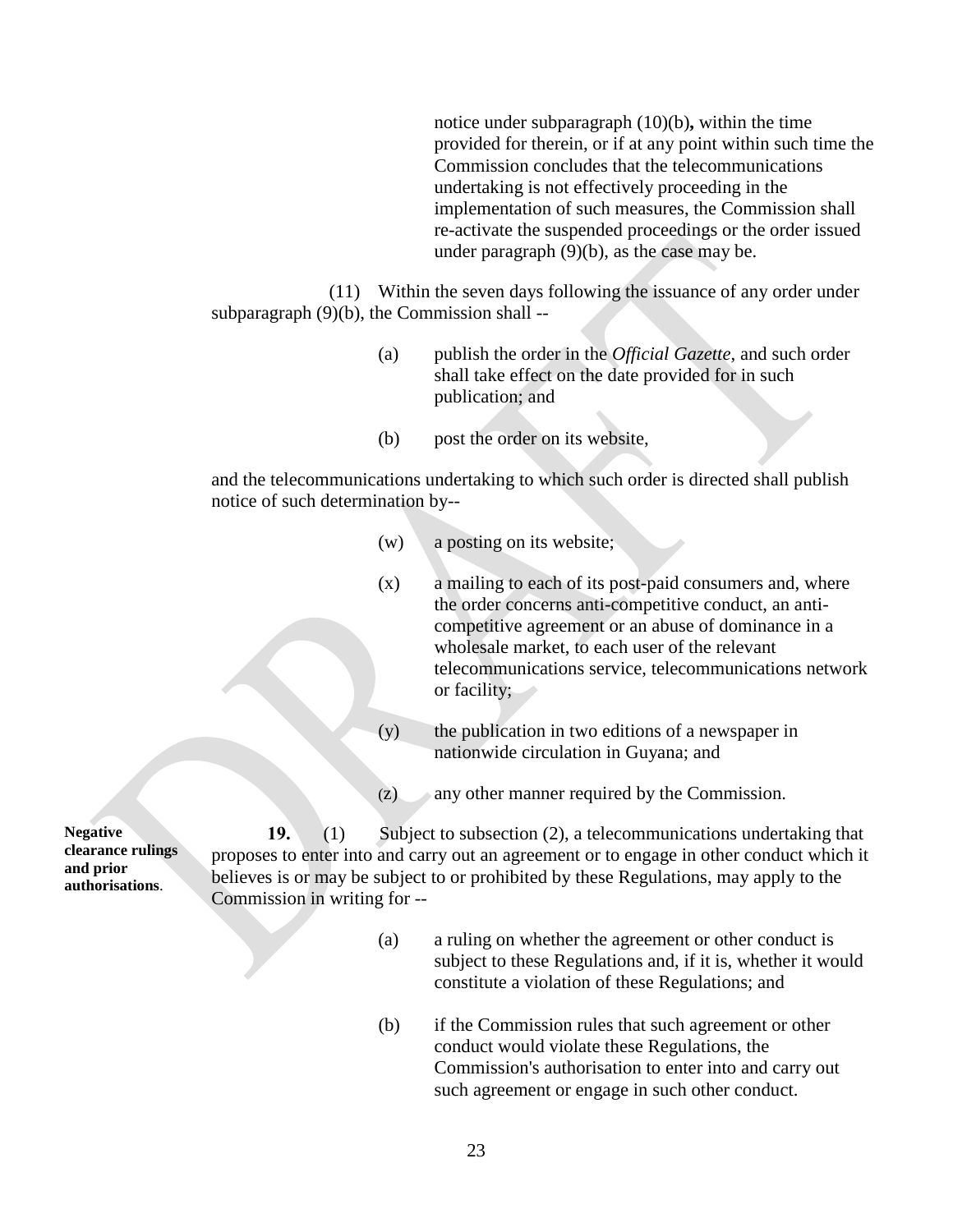(2) The Commission shall determine any application submitted under subparagraph (1), and in such determination may --

- (a) issue a negative clearance ruling, if it determines that the proposed agreement or other conduct would not result in a violation of these Regulations; or
- (b) grant a prior authorisation to enter into and carry out the proposed agreement or to engage in other proposed conduct, even where such agreement or other conduct would otherwise result in a violation of these Regulations, if the Commission concludes that such agreement or other conduct would be of significant public benefit; or
- (c) refuse to grant a negative clearance ruling or a prior authorisation.
- (3) A determination made by the Commission under subparagraph (2) --
	- (a) shall be in writing;
	- (b) (i) in the case of a negative clearance ruling issued under subparagraph  $(2)(a)$ , shall clearly state the terms and conditions of the agreement, or the type of conduct, deemed not to be in violation of these Regulations, in accordance with the terms and conditions of the agreement or the details of the conduct as described in the application submitted under subparagraph (1) and such other documents and information as may be requested by the Commission and submitted by the telecommunications undertaking during the determination process;
		- (ii) in the case of a prior authorisation granted under subparagraph (2)(b)**,** shall clearly state --
			- (A) the terms and conditions of the agreement that the telecommunications undertaking is authorised to enter into and carry out, or the type of conduct in which the telecommunications undertaking is authorised to engage, in accordance with the terms and conditions of the agreement or the details of the conduct described in the application submitted under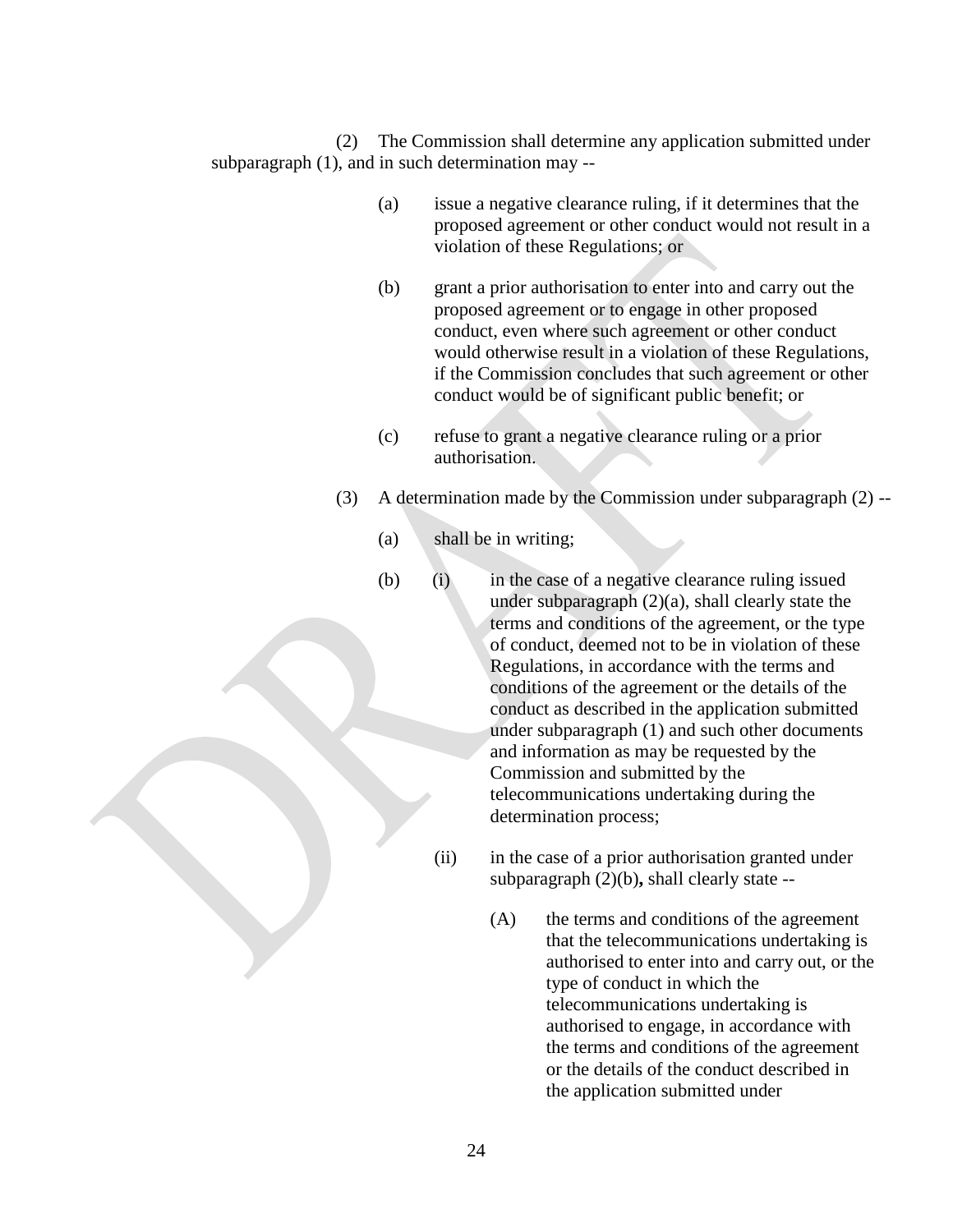subparagraph (1) and such other documents and information as may be requested by the Commission and submitted by the telecommunications undertaking during the determination process; and

- (B) the time for which such prior authorisation shall be valid;
- (iii) in the case of a refusal under subparagraph  $(2)(c)$ , shall state the reasons for such refusal; and
- (c) shall contain such other terms and conditions as the Commission may deem necessary or appropriate.
- (4) (a) A telecommunications undertaking to which a negative clearance ruling has been issued by the Commission shall not be liable for violations of these Regulations for any agreement that it enters into and carries out, or any conduct in which it engages, in reliance upon such negative clearance ruling, to the extent that the terms and conditions and performance of such agreement or the performance of such conduct complies strictly with the terms and conditions of the negative clearance ruling.
	- (b) During such period that a prior authorisation granted under subparagraph (2)(b) remains in force in accordance with its terms, the telecommunications undertaking to which it has been granted shall not be liable for violations of these Regulations for entering into or carrying out any agreement, or engaging in any conduct, in reliance upon such prior authorisation, to the extent that the terms and conditions and performance of such agreement or the performance of such conduct complies strictly with the terms and conditions of the prior authorisation:

Provided that the provisions of this subparagraph (4)(b) shall not apply in any instance in which the prior authorisation is revoked, or to the extent to which it is amended, in accordance with subparagraph (5).

- $(5)$  (a) Subject to subparagraph  $(5)(b)$ , the Commission may revoke or amend a prior authorisation granted under subparagraph  $(2)(b)$  if it is satisfied that --
	- (i) the prior authorisation was granted on the basis of
		- 25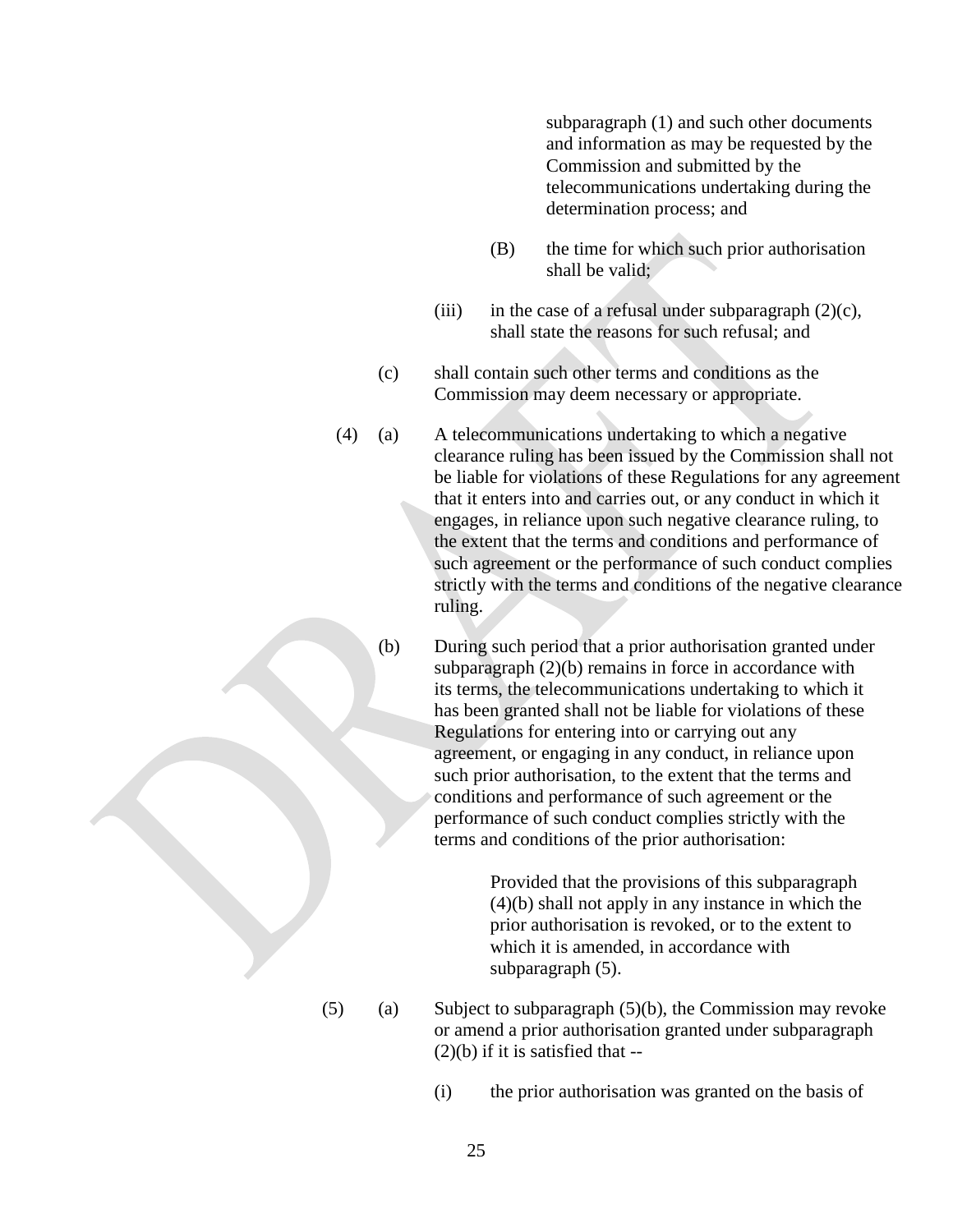documents or other information submitted by the telecommunications undertaking that was false or misleading; or

- (ii) the telecommunications undertaking to which the prior authorisation was granted is in breach of any term or condition of such prior authorisation.
- (b) The Commission shall, before revoking or amending a prior authorisation, serve on the relevant telecommunications undertaking a written notice specifying the default under subparagraph (5)(a) and informing it of its right to apply to the Commission to be heard on the matter, within such time as may be specified in such notice.

(6) The Commission shall maintain, in such form as it may determine, a register of all negative clearance rulings, prior authorisations and refusals issued under this paragraph 19, and such register shall be available for inspection by the public during the normal operating hours of the Commission.

### **PART V**

#### **THE COMMUNITY COMPETITION COMMISSION**

**Requests by the Commission for investigations by the Community Competition Commission.**

**20.** (1) Without prejudice to its functions and powers under the Act, the Public Utilities Commission Act, and these Regulations, the Commission may request that the Community Competition Commission undertake an investigation under Articles 174 and 175(1) of the Treaty, where the Commission has reason to believe that business conduct by a telecommunications undertaking located in another Member State prejudices trade or prevents, restricts or distorts competition in Guyana.

(2) Requests by the Commission under subparagraph (1) shall be in writing and shall provide such information as would enable the Community Competition Commission to make a preliminary assessment whether it should proceed with an investigation.

**Investigations at the request of the Community Competition Commission.**

**21.** (1) Upon a request by the Community Competition Commission pursuant to Article 176(1) of the Treaty, the Commission shall undertake a preliminary examination of whether any business conduct by a telecommunications undertaking in the CSME, identified to it in writing by the Community Competition Commission --

- (a) prejudices trade;
- (b) prevents, restricts or distorts competition within the CSME; and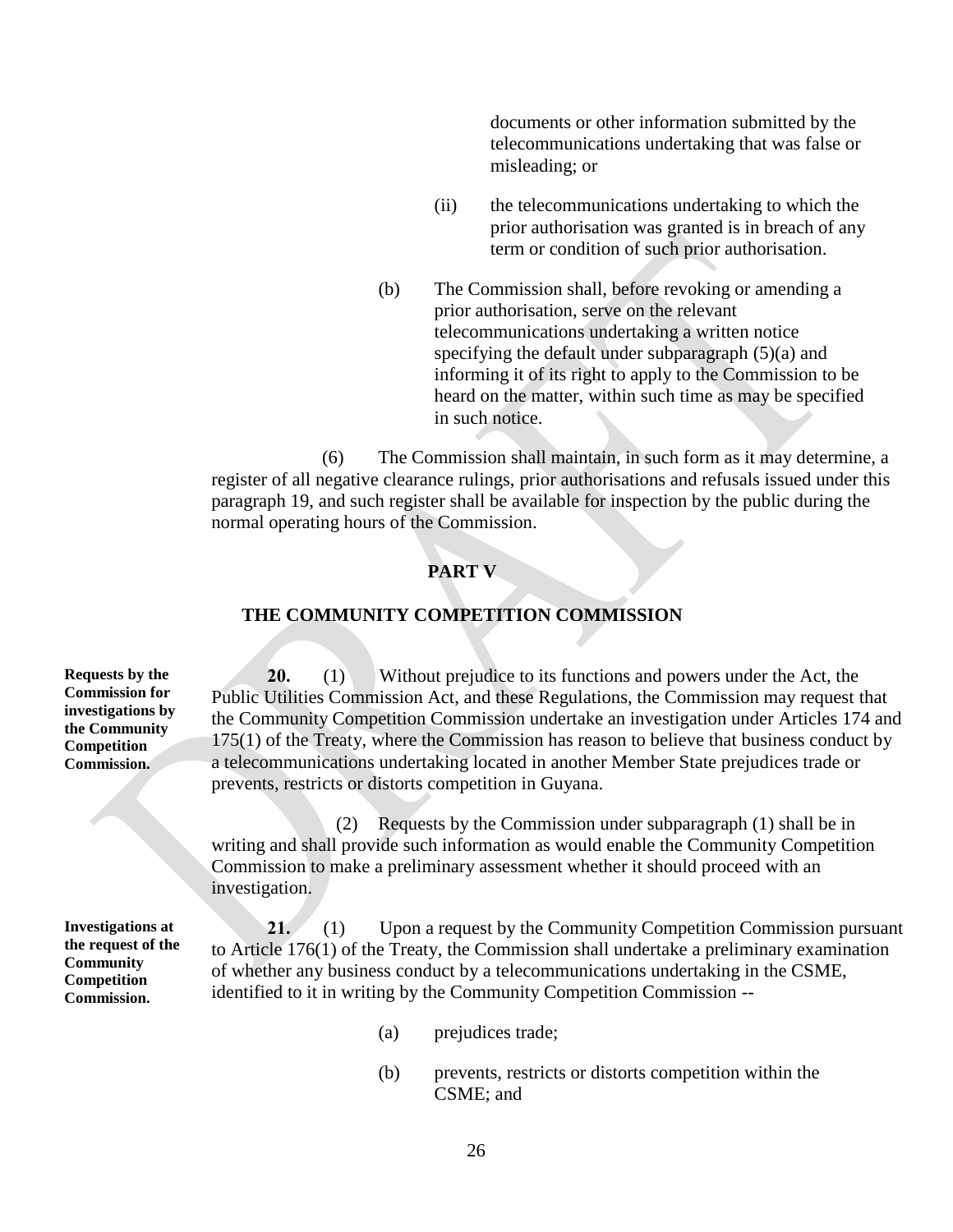(c) has cross-border effects.

(2) Where a request is made by the Community Competition Commission under subparagraph (1) and Article 176(1) of the Treaty, the Commission shall examine the matter and report its findings in writing to the Community Competition Commission within such time as may be determined by the Community Competition Commission.

(3) Where the Community Competition Commission is not satisfied with the outcome of its request to the Commission under this paragraph, it may initiate its own preliminary examination in Guyana into the business conduct identified to the Commission under subparagraph (1) and Article 176(1) of the Treaty, and the Commission shall cooperate with the Community Competition Commission in such examination.

(4) Where there is a difference of opinion between the Commission and the Community Competition Commission regarding the nature and effects of the business conduct at issue under this paragraph or whether the Commission or the Community Competition Commission has jurisdiction over the matter, the Commission shall cooperate in any referral of the matter by the Community Competition Commission to COTED and, in any instance in which COTED finds that the Community Competition Commission has jurisdiction, with the investigation of the matter by the Community Competition Commission.

**22.** (1) In conducting any investigation in Guyana upon a determination of its jurisdiction to do so by COTED under paragraph 21(4) and Article 176(7) of the Treaty or upon the request of the Commission under paragraph 20, the Community Competition Commission shall exercise the functions provided for in paragraph 5 and shall have the powers provided for in paragraph 6 and such other powers assigned to the Commission under these Regulations as may be necessary for the Community Competition Commission to conduct such investigation.

(2) Where the Community Competition Commission issues a determination after conducting an investigation under this Part, the Commission shall record such determination and shall register it in the High Court.

(3) A determination registered in the High Court under subparagraph (2) shall be binding on all parties to the matter and shall be enforced in the same manner as a judgment of the High Court.

(4) A party who is aggrieved by a determination of the Community Competition Commission registered in the High Court under subparagraph (3) may apply to the Caribbean Court of Justice for a review of such determination.

**Powers of the Community Competition Commission and enforcement of determinations**.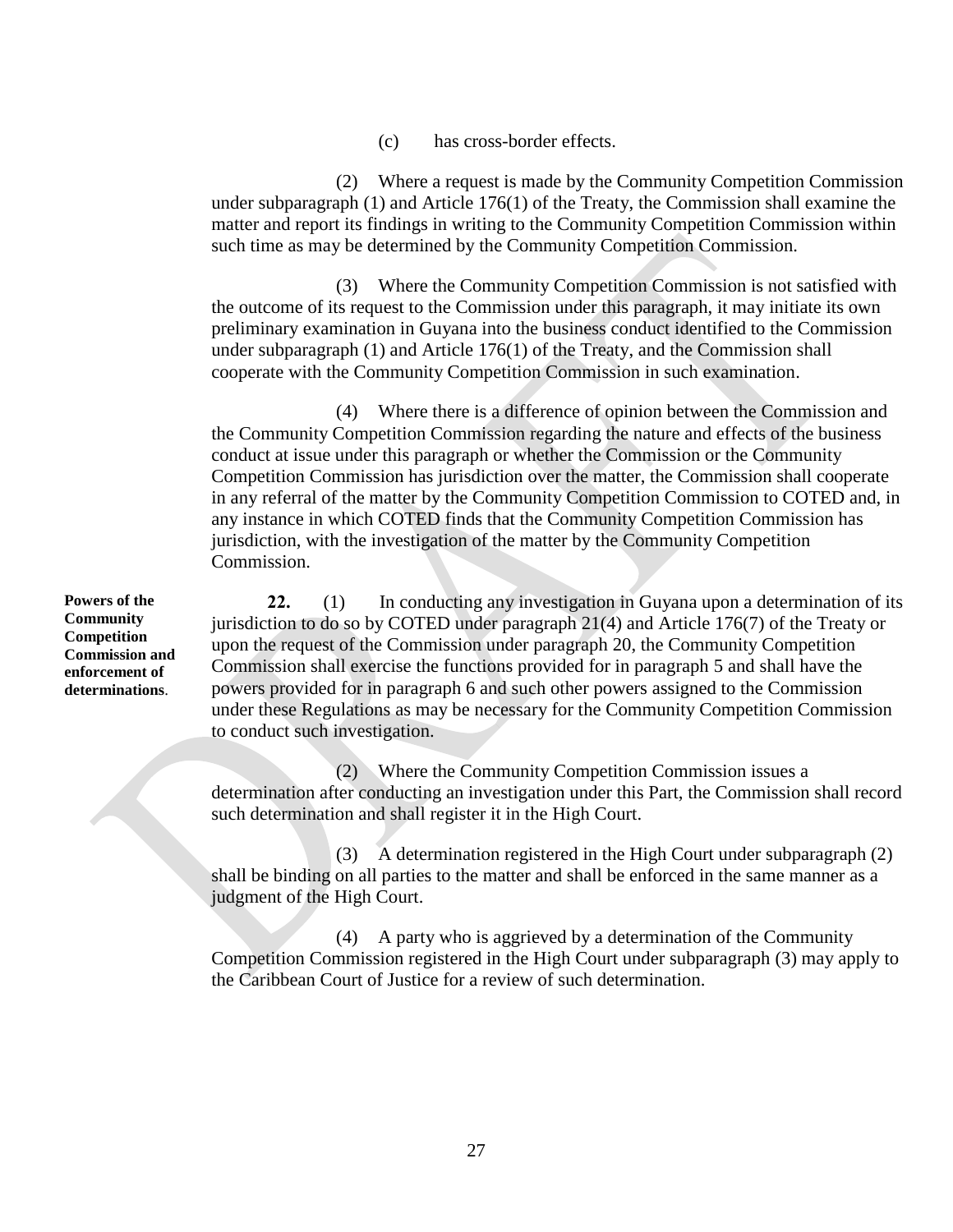#### **PART VI**

#### **PENALTIES, FINES, OFFENSES AND OTHER REMEDIES**

**Penalties imposed by the Commission**.

**23.** (1) Any order issued by the Commission under paragraph 18(9)(b) shall include monetary penalties against the telecommunications undertaking that has been determined to be in violation of paragraph 16 or 17, in an amount of not less than five million dollars and not more than fifty million dollars.

(2) In imposing a penalty under subparagraph (1), the Commission shall have regard to --

- (a) the nature and extent of the violation, including the extent to which it was contrary to the welfare or interests of consumers and other users and the extent to which it prevented, restricted or distorted competition;
- (b) the circumstances of the violation; and
- (c) any previous determination that the relevant telecommunications undertaking violated the Act, these Regulations, or any other regulations issued under the Act.

(3) A penalty imposed under this paragraph shall be paid by the telecommunications undertaking against which it is assessed to the Commission, within the time required in the order assessing such penalty, and shall be in addition to any recovery by a person in a civil action brought under paragraph 24 and any fines imposed and payable to the Accountant General under paragraphs 25 through 28.

(4) The Commission shall utilise penalties paid over to it under these Regulations to effect any compensation that it determines to be appropriate under paragraph 24, and shall pay over the remainder of the penalty moneys, if any, to the Accountant General.

**24.** (1) A person, and any class of persons, who believes he has suffered loss as a result of any anti-competitive conduct or agreement, or any abuse of a dominant position, that is the subject of an order issued under paragraph 18(9)(b), may apply to the Commission for compensation, and the Commission may, if it is satisfied that the person or class of persons has suffered actual loss as a result of the anti-competitive conduct or agreement, or abuse of a dominant position, order compensation to such person or to the members of such class of persons, to be paid in such amounts as the Commission shall determine from the monetary penalties imposed upon the telecommunications undertaking under section 23.

(2) Any application for compensation under subparagraph (1) shall be filed with the Commission no later than one year after the date of the relevant order issued under paragraph 18(9)(b), and no application filed after that date shall be accepted or considered by the Commission.

**Civil liability to persons suffering loss as a result of violations of these Regulations.**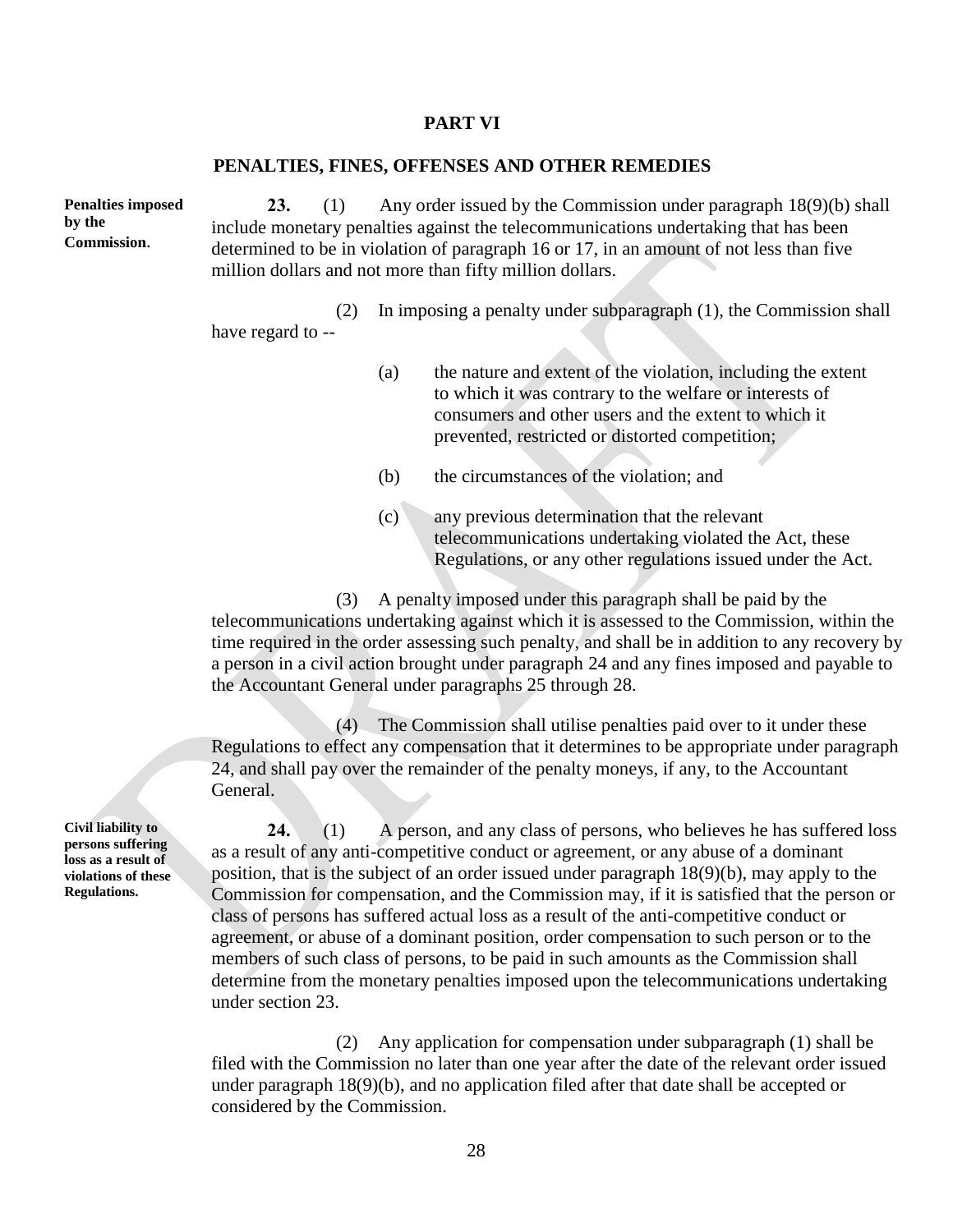**disobedience of 25.** Any person who knowingly and in any material respect fails or refuses to comply with or obey an order of the Commission under these Regulations, including the payment to the Commission of any monetary penalties imposed under paragraph 23 within the time ordered for such payment, shall be guilty of an offence and liable upon summary conviction to a fine of not less than ten million dollars and not more than seventy million dollars.

**Penalty for failure to obey a summons or provide documents or other information.**

**Penalty for** 

**order of Commission.**

- **26.** Any person who --
	- (a) summoned by the Commission under these Regulations, knowingly fails to attend or to give evidence under oath before the Commission in obedience thereto;
	- (b) knowingly fails or refuses to produce any document or provide any other information required by the Commission;
	- (c) intentionally or recklessly alters or destroys any record likely to be required for any investigation commenced under these Regulations;
	- (d) gives to the Commission or any person acting under its authorisation any information which he knows to be false or misleading; or
	- (e) in any manner willfully impedes, prevents or obstructs any investigation or inquiry by the Commission under these Regulations,

shall be guilty of an offence and liable upon summary conviction to a fine of not less than one million dollars and not more than two million dollars and imprisonment for six months.

**27.** Any person who makes a complaint to the Commission that a telecommunications undertaking has acted or is acting in contravention of these Regulation but that the Commission finds to be vexatious, frivolous or malicious shall be guilty of an offence and liable upon summary conviction to a fine of not less than one million dollars and not more than two million dollars.

**28.** Any person who knowingly and in any material respect fails or refuses to comply with or obey any directive in a determination of the Community Competition Commission registered in the High Court under paragraph 22(2) shall be guilty of an offence and liable upon summary conviction to a fine of not less than three million dollars and not more than thirty million dollars.

**29.** For the purposes of these Regulations, where an offence continues after there has been a conviction, it shall be deemed to be a separate and distinct offence committed each day on which the offence continues and shall be punishable by a fine of at least five

**Penalty for improper filing of a complaint.**

**Penalty for disobedience of directive of Community Competition Commission.**

**Continuing offences.**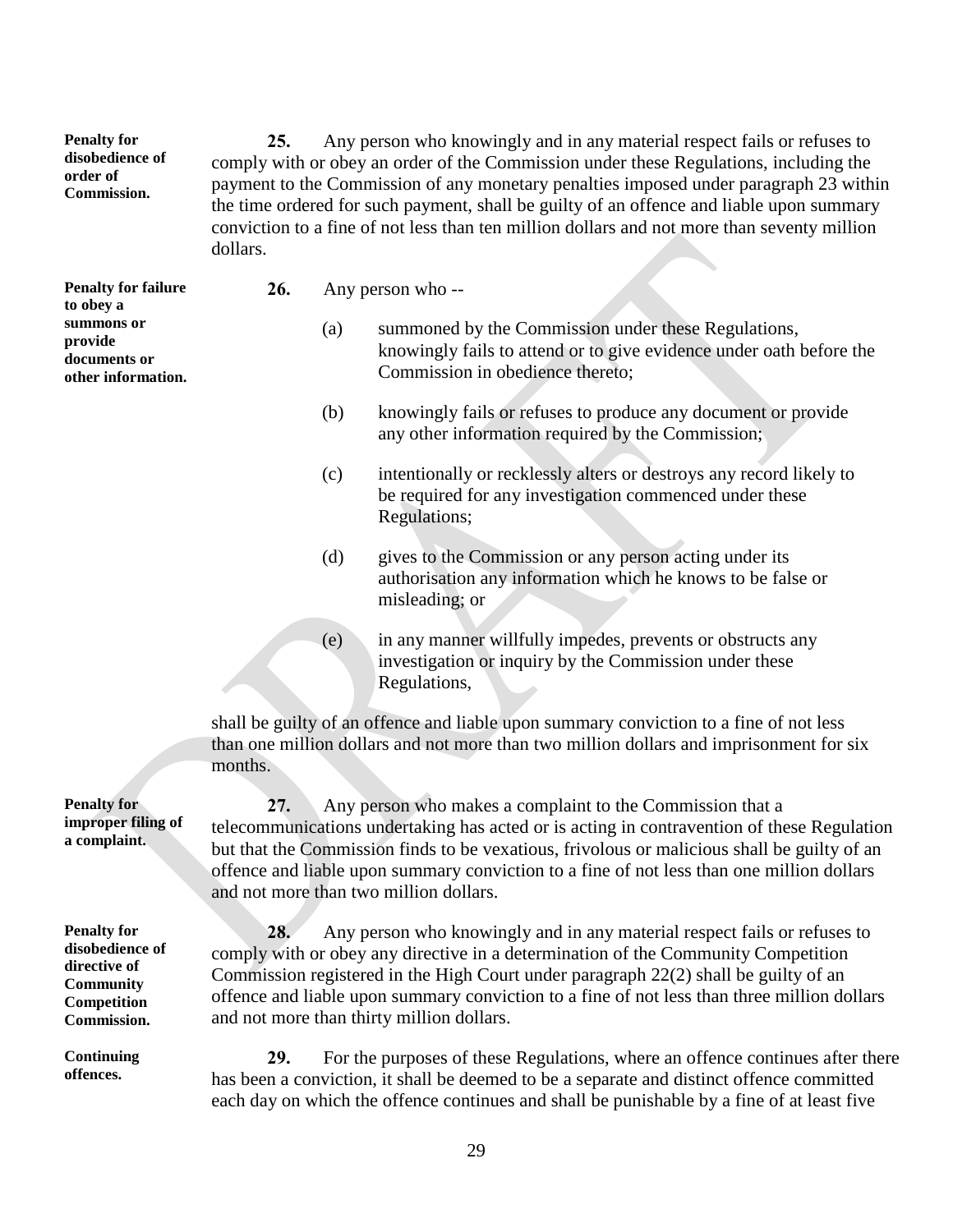hundred thousand dollars and not more than one million dollars for each such day.

**Power to institute proceedings. 30.** Without prejudice to the Minister's powers to institute legal proceedings under the Act and these Regulations, the Commission shall be empowered to institute legal proceedings under any provision of this Part.

Made this <u>quare day of  $\frac{1}{2}$ </u>, 2016

### **Minister of Public Telecommunications**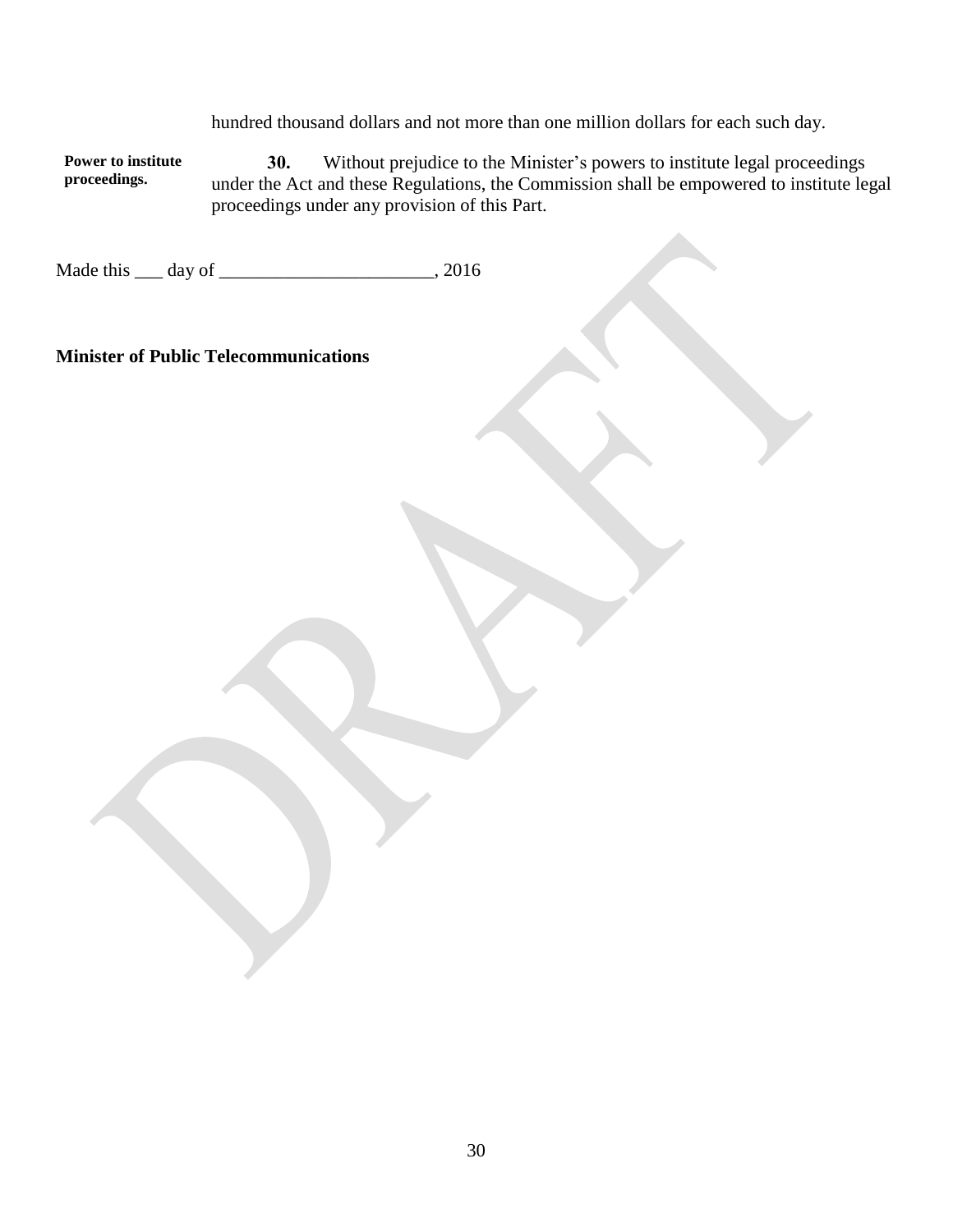## **SCHEDULE A**

### **CRITERIA FOR ASSESSMENT OF DOMINANCE AND JOINT DOMINANCE**

### **Section 1 -- Dominance Criteria**

In making a determination of dominance, the Commission shall give consideration to the following factors:

### **1. Market Share and Trends in Market Shares**

The persistent holding by a telecommunications undertaking of twenty-five percent or more of the total market share in terms of (i) subscriber numbers, (ii) traffic volumes, (iii) gross revenues, and/or (iv) capacity, is a factor in favour of a finding of dominance by that telecommunications undertaking in that market.

The Authority shall measure subscriber numbers based on the total number of subscriptions to all telecommunications services in the relevant market.

"Persistent" means for a period of six (6) months or more.

### **2. Size of the Telecommunications Undertaking's Business**

An advantage over competitors or potential competitors as a result of a telecommunications undertaking's relative size is a factor in favour of a finding of dominance of that telecommunications undertaking.

Such advantages may exist as a result of economies of scale or scope, production capacities, distribution or other activities outside the relevant market.

### **3. Access to financial resources**

Easy or privileged access to financial resources on a scale that places a telecommunications undertaking at an advantage over its competitors or potential competitors, or leads to barriers to entry by other telecommunications undertaking, is a factor in favour of a finding of dominance of that telecommunications undertaking.

### **4 Vertical Integration**

High barriers to entry as a result of a telecommunications undertaking's controlling upstream and downstream markets, or having the potential to adversely affect competition by leveraging market power in upstream and downstream markets, is a factor in favour of a finding of dominance in respect of that telecommunications undertaking.

### **5. Diversification of Telecommunications Services**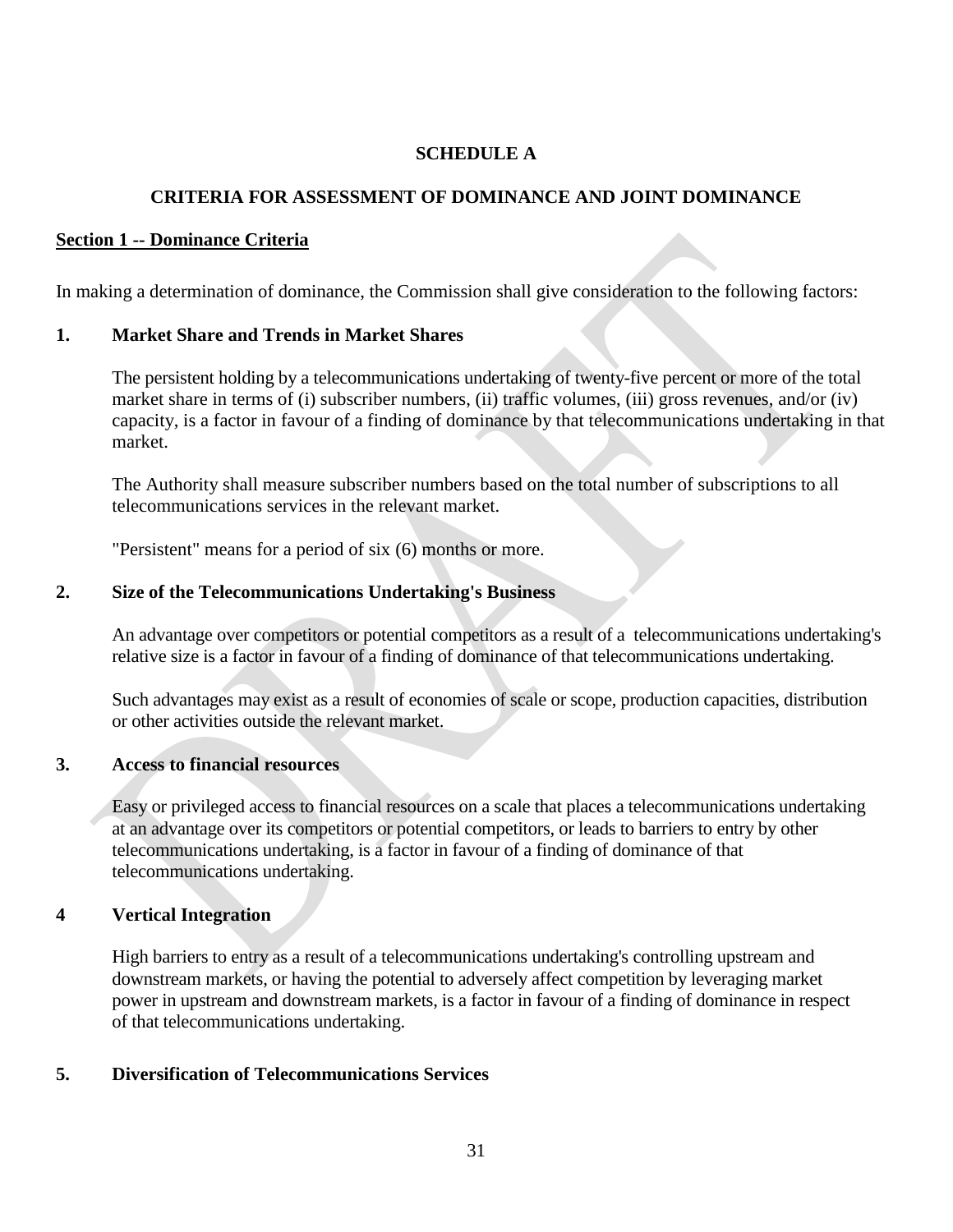Where a telecommunications undertaking bundles the supply of a telecommunications service in which it is dominant with other telecommunications services, even where the bundled telecommunications services are supplied separately, and where the bundling has the effect of creating barriers to entry or leveraging the telecommunications undertaking's dominance across markets, such conduct may be a factor in favour of a finding of dominance of that telecommunications undertaking.

### **6. Countervailing buying power**

An absence of, or low, countervailing buying power among users such that the telecommunications undertaking has the ability to increase its prices without significant loss of revenue, is a factor in favour of a finding of dominance of that telecommunications undertaking.

## **7. Barriers to Entry**

Barriers to entry into the relevant market as a result of, for example, any of the following is a factor in favour of a finding of dominance:

- (a) Legislative or regulatory requirements;
- (b) Government policy;
- (c) Anti-competitive pricing behaviour;
- (d) Non-price behaviour such as increased promotions;
- (e) The telecommunications undertaking's owning or having access to resources or assets not similarly accessible by its competitors or potential competitors;
- (f) Sunk costs;
- (g) The telecommunications undertaking's having agreements (e.g. distribution, rights, etc.) that its competitors or potential competitors are not privy to.

### **8. Power of the telecommunications undertaking to introduce and maintain prices**

The ability of a telecommunications undertaking to introduce and maintain prices, or to materially increase prices, in the relevant market independently of market conditions, competitors, potential competitors, consumers, and/or other users is indicative of dominance of that telecommunications undertaking in the relevant market.

### **9. Excess pricing and profitability**

The ability of a telecommunications undertaking to set prices in the relevant market in such a manner that its profitability in that market is consistently and significantly higher than the competitive level (where prices are based on efficient costs) is indicative of dominance of that telecommunications undertaking in the relevant market.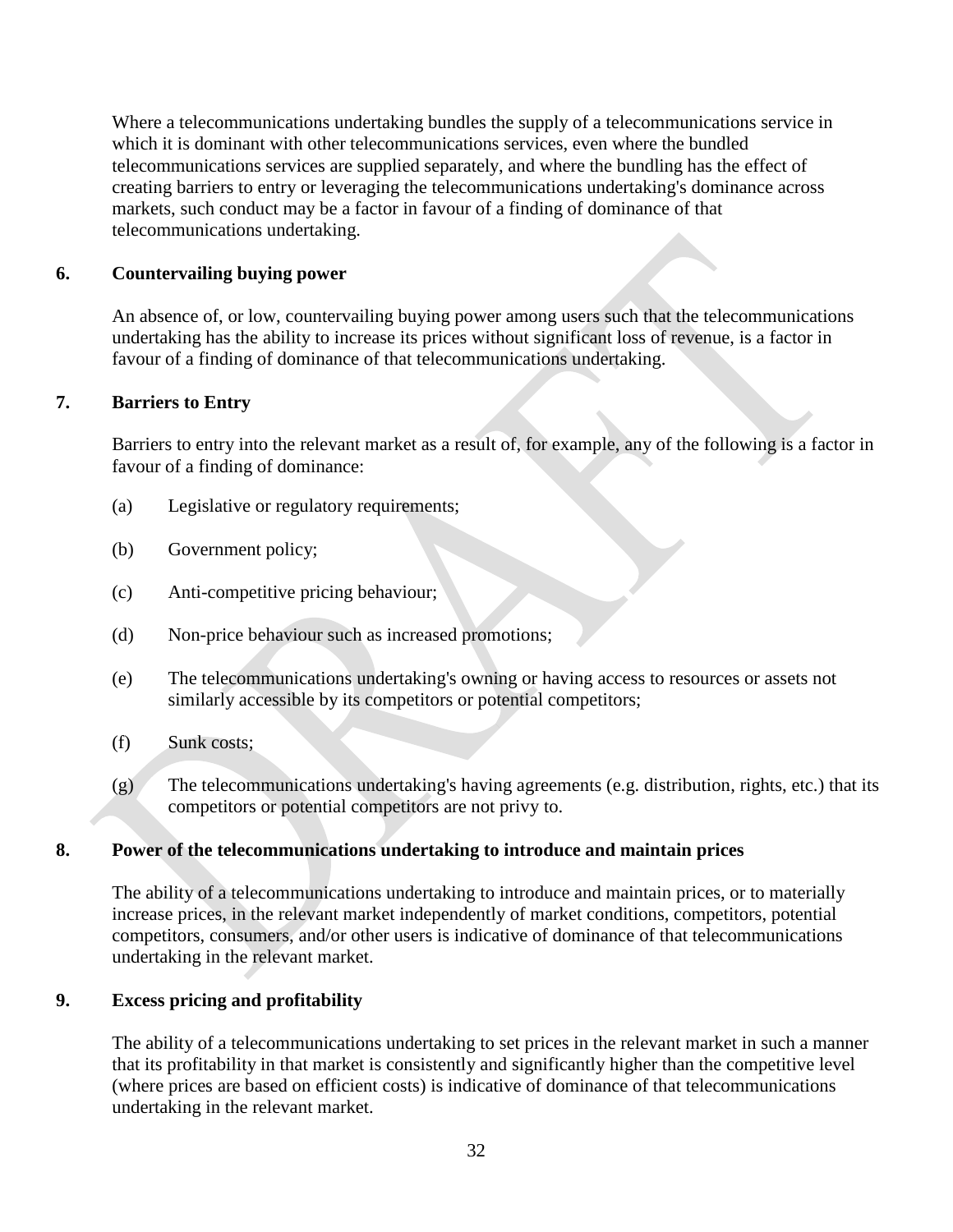### **10. Lack of active competition as to non-price factors**

A lack of competition in the relevant market as to non-price factors, such as quality and variety of telecommunications services, is indicative of dominance.

### **11. Barriers to switching**

Limits on the ability of consumers and/or other users to switch from the telecommunications undertaking's telecommunications service(s) in the relevant market to a competitor's telecommunications services, is a factor which favours a finding of dominance.

### **12. Consumer ability to access and use information**

Limits on the information available to consumers on various aspects of the telecommunications services (e.g. price, quality, consumer service, consumer benefits) in the relevant market which, if available, would empower consumers to act based on differences between service providers in the relevant market, is a factor in favour of a finding of dominance.

### **13. Technological trends**

A significant advantage by a telecommunications undertaking over its competitors or potential competitors as a result of its ability to provide telecommunications services using the latest or more advanced technologies is a factor in favour of a finding of dominance.

## **14. Degree of differentiation among telecommunications services in the relevant market**

The ability for a telecommunications undertaking to differentiate its telecommunications services in the relevant market from that of its competitors or potential competitors in a manner that gives it a significant advantage over its competitors, or discourages entry into the relevant market by competitors or potential competitors, is a factor in favour of a finding of dominance.

Such differentiation may exist in terms of quality, performance, innovative or novelty features, packaging, or by advertising subjective qualities of the service.

## **Section 2 -- Joint-Dominance Criteria**

In making a determination of joint dominance, the Commission shall give consideration to the following factors:

- **1.** The extent to which the characteristics of the relevant market enable tacit coordination and the extent to which such form of co-ordination is sustainable.
- **2.** If the telecommunications undertakings in question have substantially the same position vis-a-vis their consumers, other users, competitors and/or potential competitors as a single telecommunications